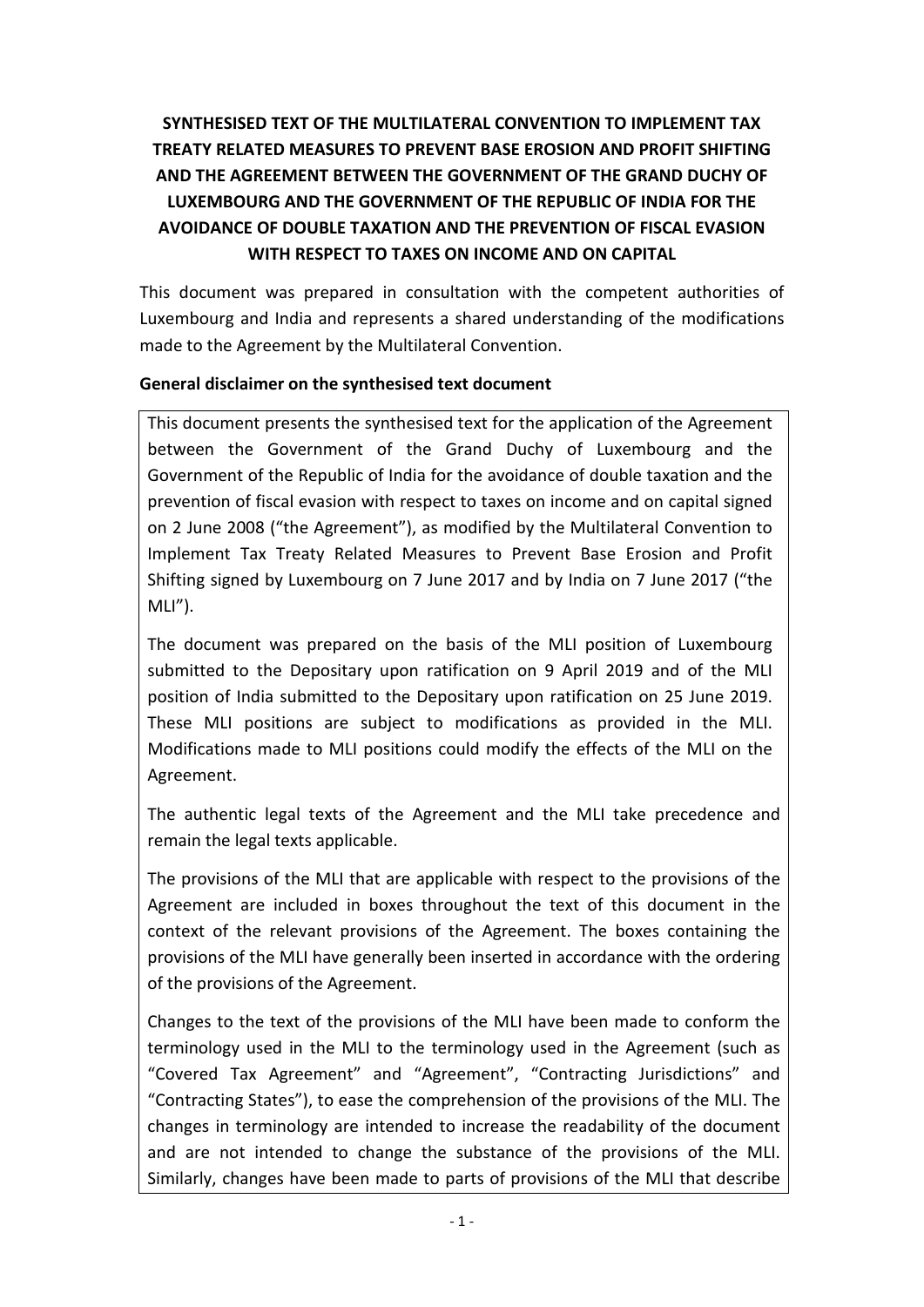existing provisions of the Agreement: descriptive language has been replaced by legal references of the existing provisions to ease the readability.

In all cases, references made to the provisions of the Agreement or to the Agreement must be understood as referring to the Agreement as modified by the provisions of the MLI, provided such provisions of the MLI have taken effect.

**References** 

The authentic legal text of the Agreement can be found at the following link:

[impotsdirects.public.lu](https://impotsdirects.public.lu/fr.html)

The text of the MLI and the MLI position of Luxembourg submitted to the Depositary upon ratification on 9 April 2019 and of the MLI position of India submitted to the Depositary upon ratification on 25 June 2019 can be found on the [MLI Depositary \(OECD\) webpage.](https://www.oecd.org/tax/treaties/multilateral-convention-to-implement-tax-treaty-related-measures-to-prevent-beps.htm)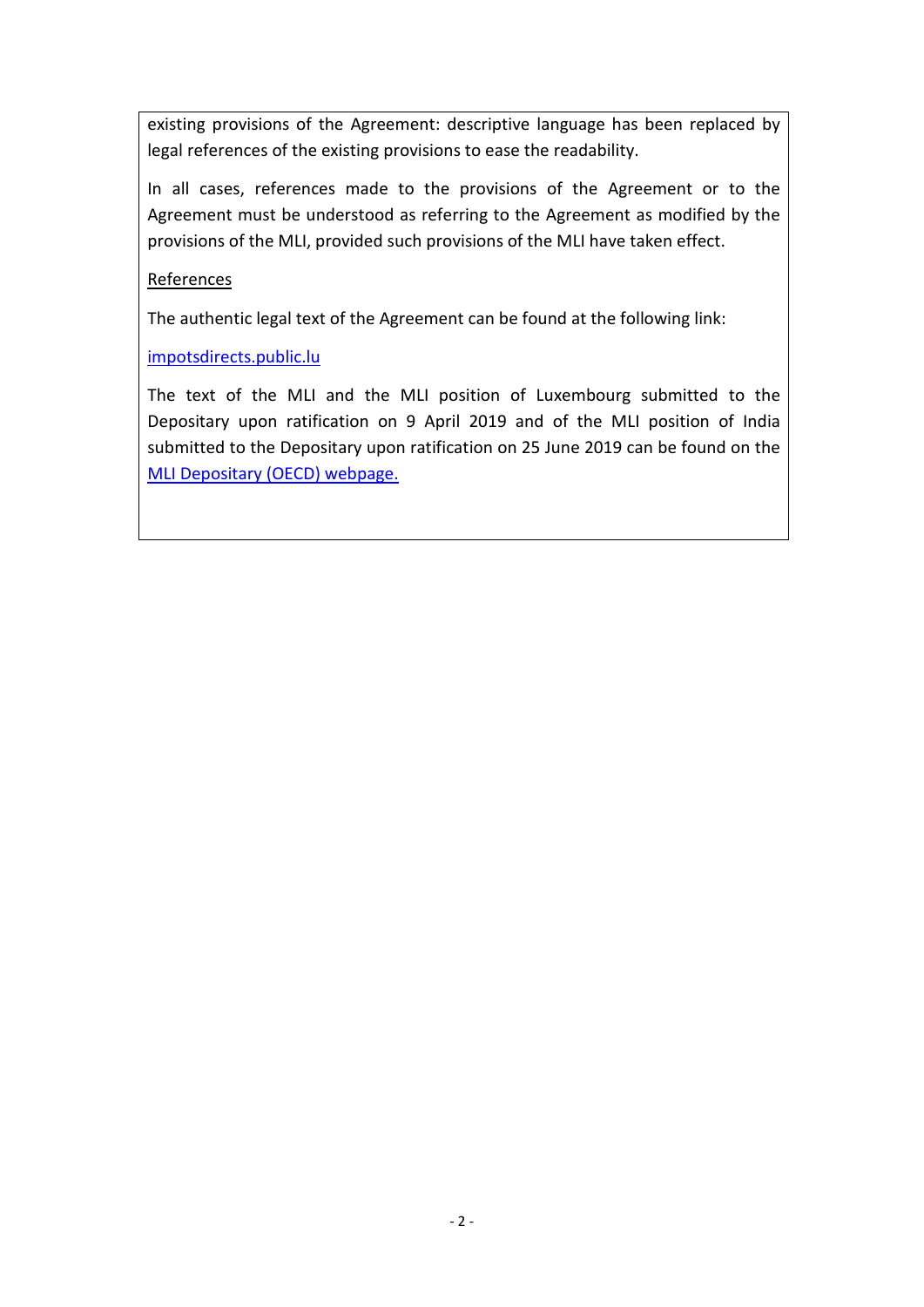## **Disclaimer on the entry into effect of the provisions of the MLI**

## Entry into Effect of the MLI Provisions

The provisions of the MLI applicable to this Agreement do not take effect on the same dates as the original provisions of the Agreement. Each of the provisions of the MLI could take effect on different dates, depending on the types of taxes involved (taxes withheld at source or other taxes levied) and on the choices made by Luxembourg and India in their MLI positions.

Dates of the deposit of instruments of ratification: 9 April 2019 for Luxembourg and 25 June 2019 for India.

Entry into force of the MLI: 1 August 2019 for Luxembourg and 1 October 2019 for India.

Unless it is stated otherwise elsewhere in this document, the provisions of the MLI have effect with respect to the Agreement:

In Luxembourg:

- with respect of taxes withheld at source on amounts paid or credited to non-residents, where the event giving rise to such taxes occurs on or after 1 January 2020;
- with respect to all other taxes levied by Luxembourg, for taxes levied with respect to taxable periods beginning on or after 1 April 2020.

In India:

- with respect of taxes withheld at source on amounts paid or credited to non-residents, where the event giving rise to such taxes occurs on or after 1 April 2020;
- with respect to all other taxes levied by India, for taxes levied with respect to taxable periods beginning on or after 1 April 2020.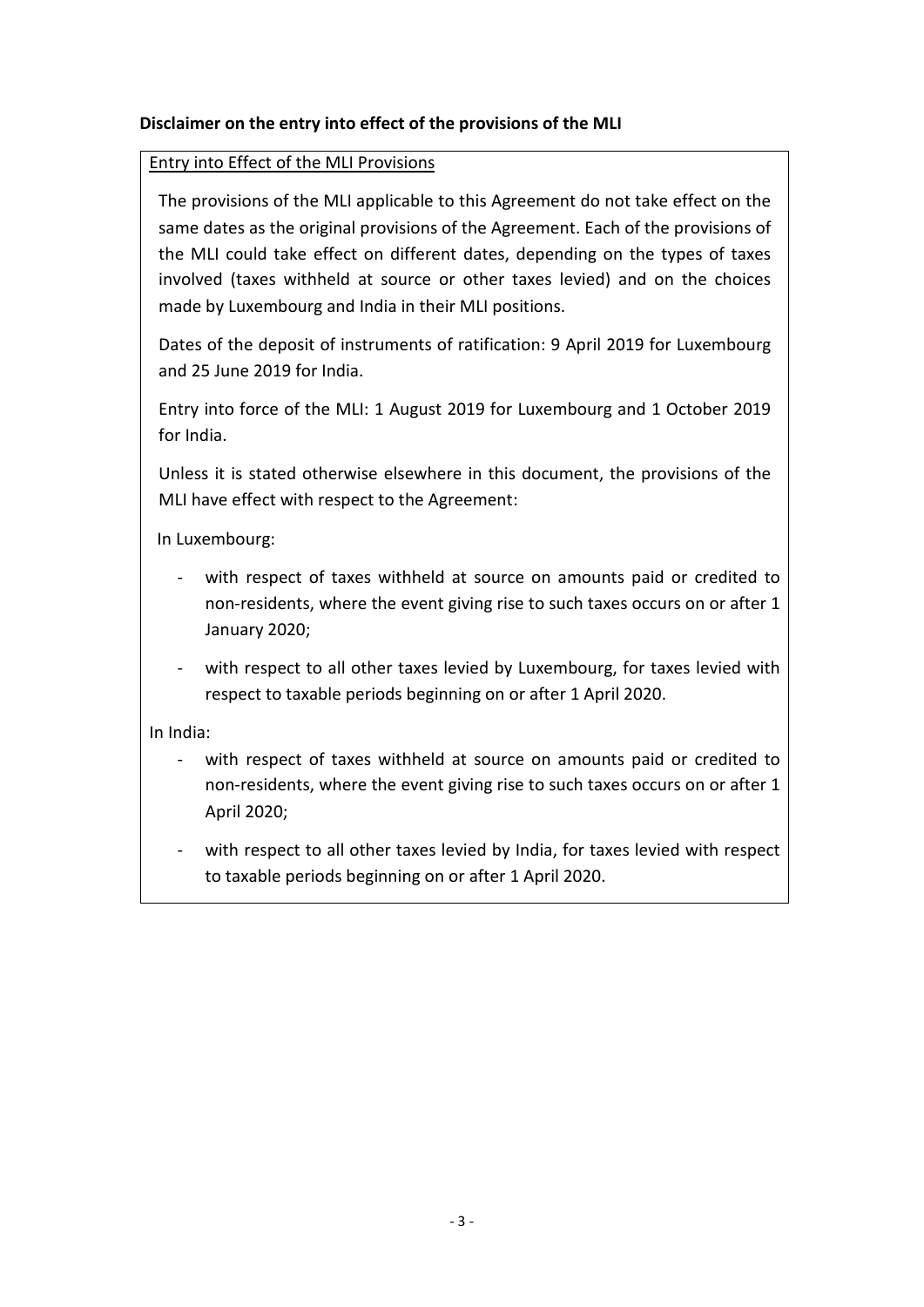## **AGREEMENT**

# **BETWEEN THE GOVERNMENT OF THE REPUBLIC OF INDIA AND THE GOVERNMENT OF THE GRAND DUCHY OF LUXEMBOURG FOR THE AVOIDANCE OF DOUBLE TAXATION AND THE PREVENTION OF FISCAL EVASION WITH RESPECT TO TAXES ON INCOME AND ON CAPITAL**

The Government of the Republic of India and the Government of the Grand Duchy of Luxembourg, desiring to conclude an Agreement for the avoidance of double taxation and the prevention of fiscal evasion with respect to taxes on income and on capital and with a view to promoting economic cooperation between the two countries,

*The following paragraph 1 of Article 6 of the MLI is included in the preamble of this Agreement:*

*ARTICLE 6 OF THE MLI – PURPOSE OF A COVERED TAX AGREEMENT*

Intending to eliminate double taxation with respect to the taxes covered by [*this Agreement*] without creating opportunities for non-taxation or reduced taxation through tax evasion or avoidance (including through treaty-shopping arrangements aimed at obtaining reliefs provided in [*this Agreement*] for the indirect benefit of residents of third jurisdictions),

have agreed as follows:

## **Article 1**

#### **PERSONS COVERED**

This Agreement shall apply to persons who are residents of one or both of the Contracting States.

#### **Article 2**

## **TAXES COVERED**

- 1. This Agreement shall apply to taxes on income and on capital imposed on behalf of a Contracting State or of its political subdivisions or local authorities, irrespective of the manner in which they are levied.
- 2. There shall be regarded as taxes on income and on capital all taxes imposed on total income, on total capital, or on elements of income or of capital, including taxes on gains from the alienation of movable or immovable property and taxes on the total amounts of wages or salaries paid by enterprises.
- 3. The existing taxes to which the Agreement shall apply are in particular:
	- a) in India,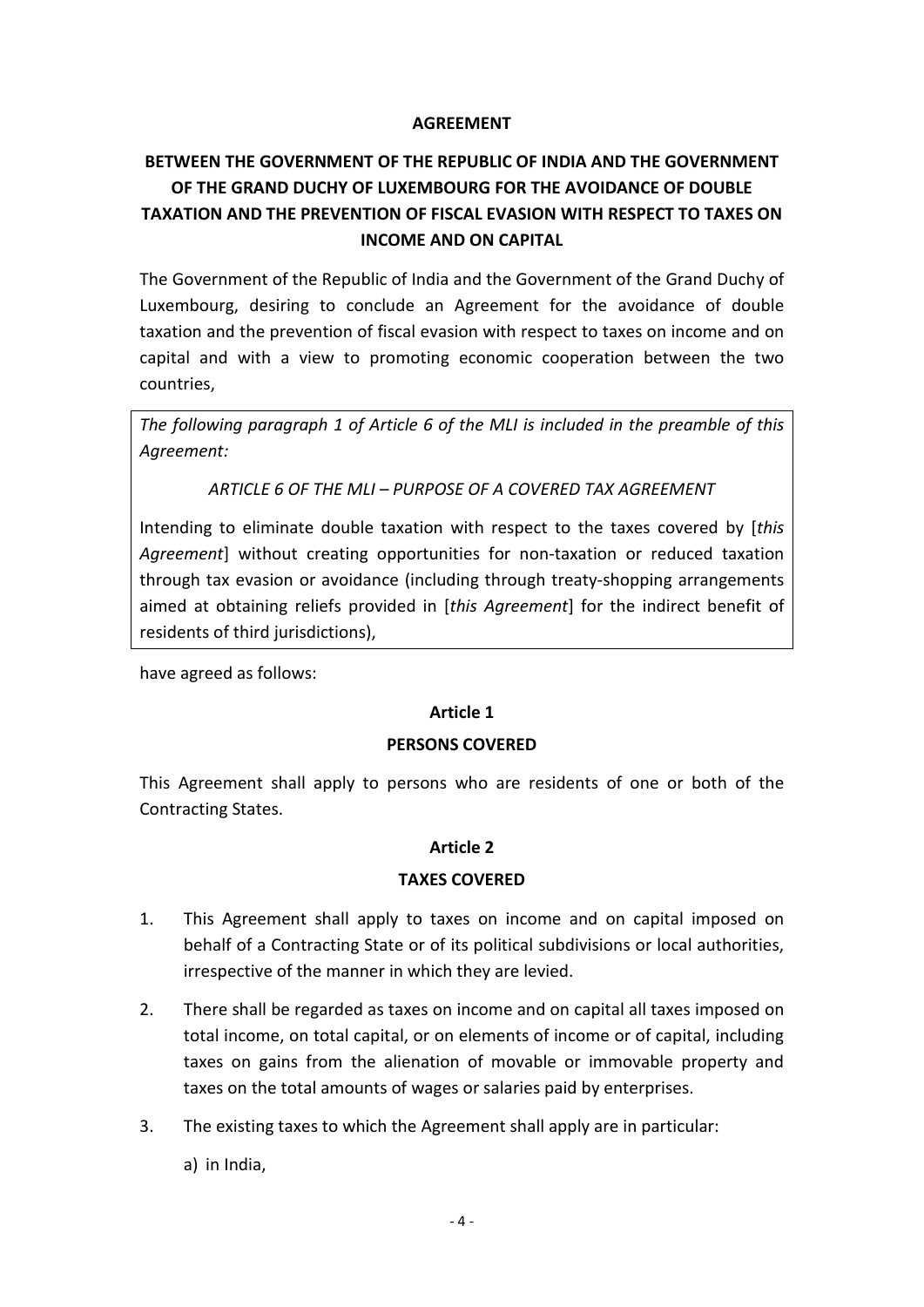- (i) the income tax, including any surcharge thereon; and
- (ii) the wealth tax, including any surcharge thereon;

(hereinafter referred to as "Indian tax");

- b) in Luxembourg,
	- (i) the income tax on individuals (l'impôt sur le revenu des personnes physiques);
	- (ii) the corporation tax (l'impôt sur le revenu des collectivités);
	- (iii) the capital tax (l'impôt sur la fortune); and
	- (iv) the communal trade tax (l'impôt commercial communal);

(hereinafter referred to as "Luxembourg tax").

4. The Agreement shall apply also to any identical or substantially similar taxes that are imposed after the date of signature of the Agreement in addition to, or in place of, the existing taxes. The competent authorities of the Contracting States shall notify each other of any significant changes that have been made in their respective taxation laws.

#### **Article 3**

#### **GENERAL DEFINITIONS**

- 1. For the purposes of this Agreement, unless the context otherwise requires:
	- a) the term "India" means the territory of India and includes the territorial sea and airspace above it, as well as any other maritime zone in which India has sovereign rights, other rights and jurisdiction, according to the Indian law and in accordance with international law, including the U.N. Convention on the Law of the Sea;
	- b) the term "Luxembourg" means the Grand Duchy of Luxembourg and, when used in a geographical sense, means the territory of the Grand Duchy of Luxembourg;
	- c) the terms "a Contracting State" and "the other Contracting State" mean the Republic of India or the Grand Duchy of Luxembourg as the context requires;
	- d) the term "person" includes an individual, a company, a body of persons and any other entity which is treated as a taxable unit under the taxation laws in force in the respective Contracting States;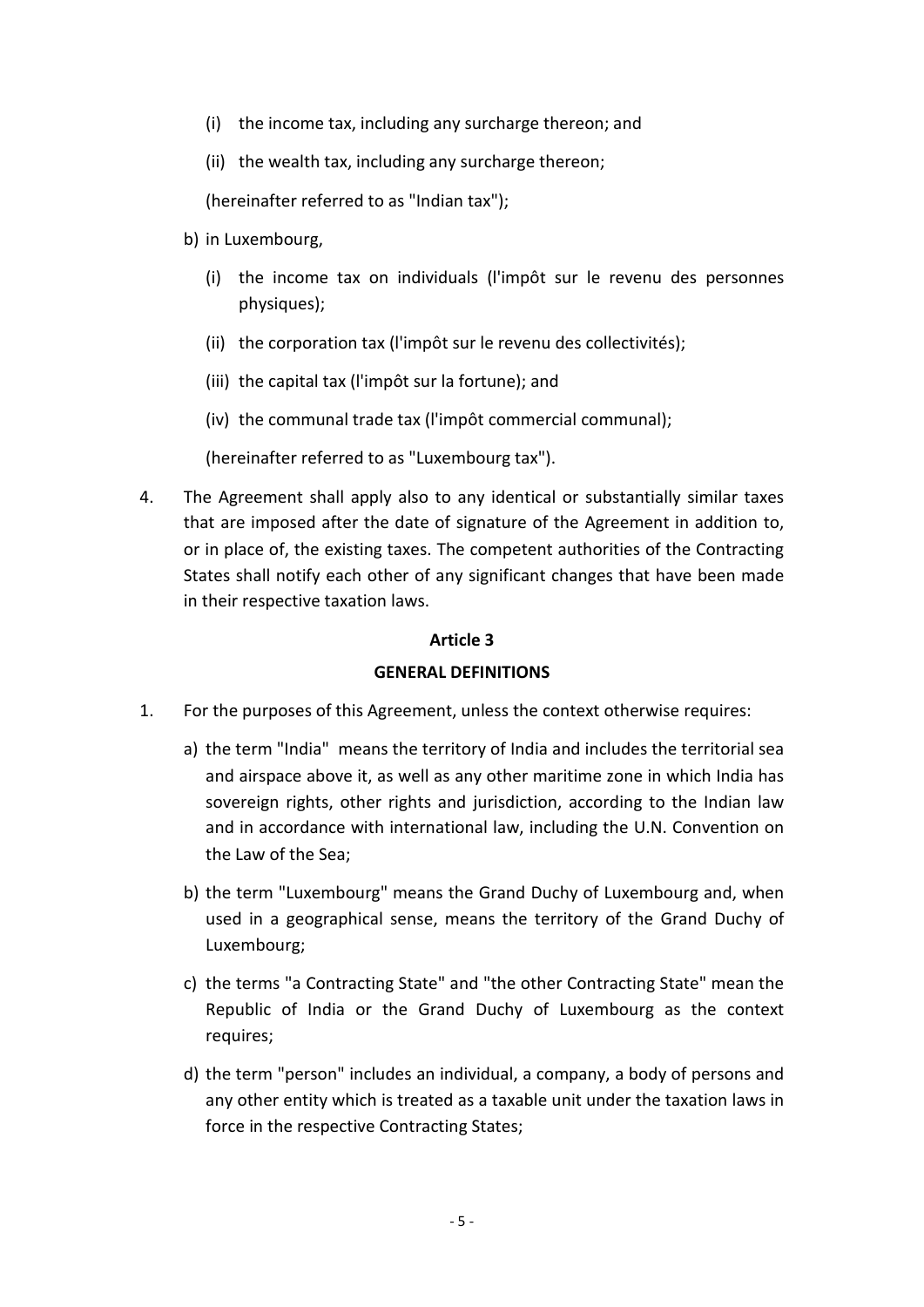- e) the term "company" means any body corporate or any entity that is treated as a body corporate for tax purposes;
- f) the term "enterprise" applies to the carrying on of any business;
- g) the terms "enterprise of a Contracting State" and "enterprise of the other Contracting State" mean respectively an enterprise carried on by a resident of a Contracting State and an enterprise carried on by a resident of the other Contracting State;
- h) the term "international traffic" means any transport by a ship or aircraft operated by an enterprise of a Contracting State, except when the ship or aircraft is operated solely between places in the other Contracting State;
- i) the term "competent authority" means:
	- (i) in India: the Finance Minister, Government of India, or his authorized representative;
	- (ii)in Luxembourg: the Minister of Finance or his authorised representative;
- j) the term "national" means:
	- (i) any individual possessing the nationality of a Contracting State;
	- (ii)any legal person, partnership or association deriving its status as such from the laws in force in a Contracting State;
- k) the term "tax" means Indian or Luxembourg tax, as the context requires, but shall not include any amount which is payable in respect of any default or omission in relation to the taxes to which this Agreement applies or which represents a penalty or fine imposed relating to those taxes;
- l) the term "fiscal year" means:
	- (i) in the case of India: the financial year beginning on the 1st day of April;
	- (ii) in the case of Luxembourg: the financial year beginning on the 1st day of January.
- 2. As regards the application of the Agreement at any time by a Contracting State any term not defined therein shall, unless the context otherwise requires, have the meaning that it has at that time under the law of that State for the purposes of the taxes to which the Agreement applies, any meaning under the applicable tax laws of that State prevailing over a meaning given to the term under other laws of that State.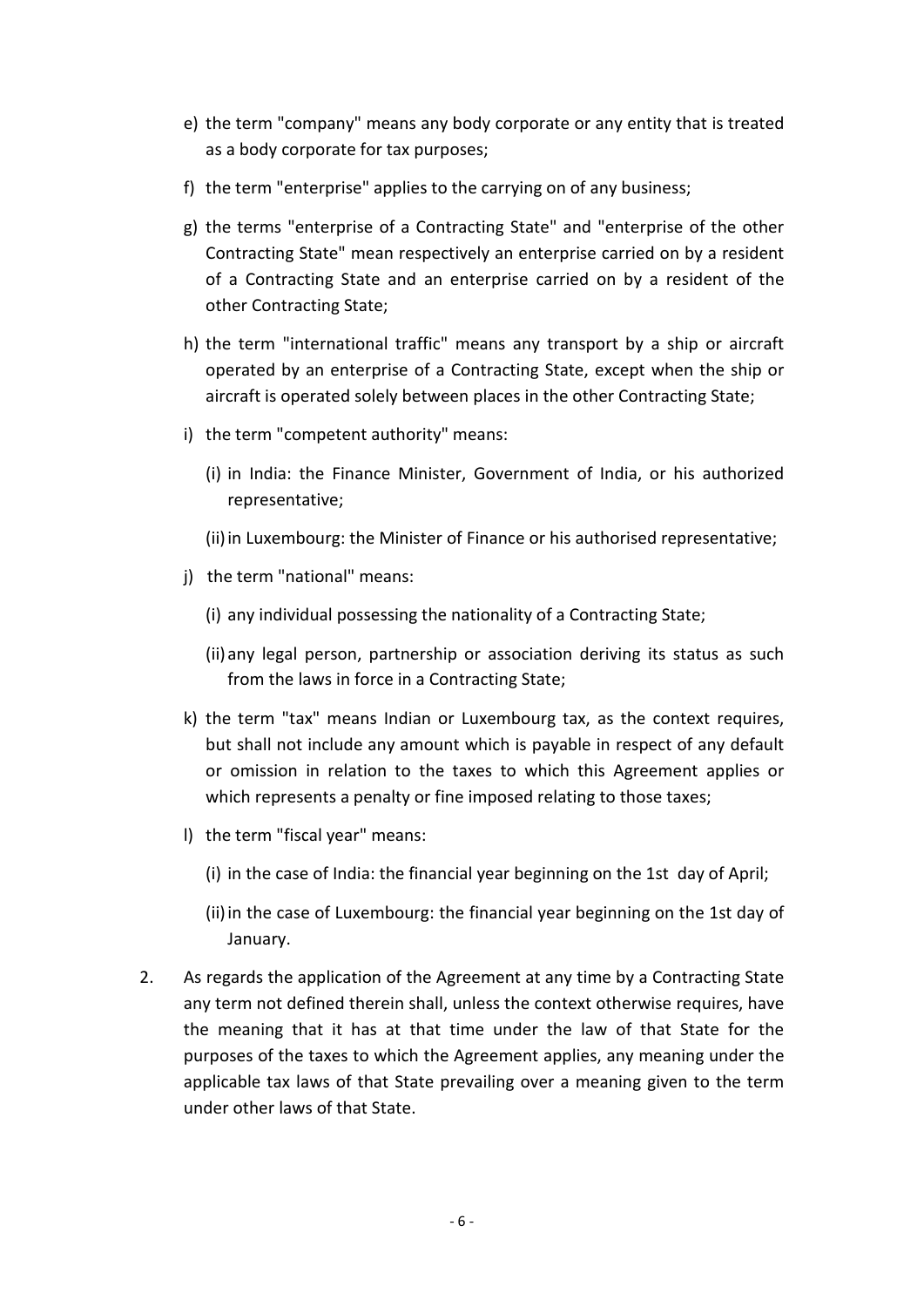## **RESIDENT**

- 1. For the purposes of this Agreement, the term "resident of a Contracting State" means any person who, under the laws of that State, is liable to tax therein by reason of his domicile, residence, place of management or any other criterion of a similar nature and also includes that State and any political subdivision or local authority thereof. This term, however, does not include any person who is liable to tax in that State in respect only of income from sources in that State or capital situated therein.
- 2. Where by reason of the provisions of paragraph 1 an individual is a resident of both Contracting States, then his status shall be determined as follows:
	- a) he shall be deemed to be a resident only of the State in which he has a permanent home available to him; if he has a permanent home available to him in both States, he shall be deemed to be a resident only of the State with which his personal and economic relations are closer (centre of vital interests);
	- b) if the State in which he has his centre of vital interests cannot be determined, or if he has not a permanent home available to him in either State, he shall be deemed to be a resident only of the State in which he has an habitual abode;
	- c) if he has an habitual abode in both States or in neither of them, he shall be deemed to be a resident only of the State of which he is a national;
	- d) if he is a national of both States or of neither of them, the competent authorities of the Contracting States shall endeavour to settle the question by mutual agreement.
- 3. Where by reason of the provisions of paragraph 1 a person other than an individual is a resident of both Contracting States, then it shall be deemed to be a resident only of the State in which its place of effective management is situated. If the State in which its place of effective management is situated cannot be determined, then the competent authorities of the Contracting States shall endeavour to settle the question by mutual agreement.

# **Article 5**

## **PERMANENT ESTABLISHMENT**

1. For the purposes of this Agreement, the term "permanent establishment" means a fixed place of business through which the business of an enterprise is wholly or partly carried on.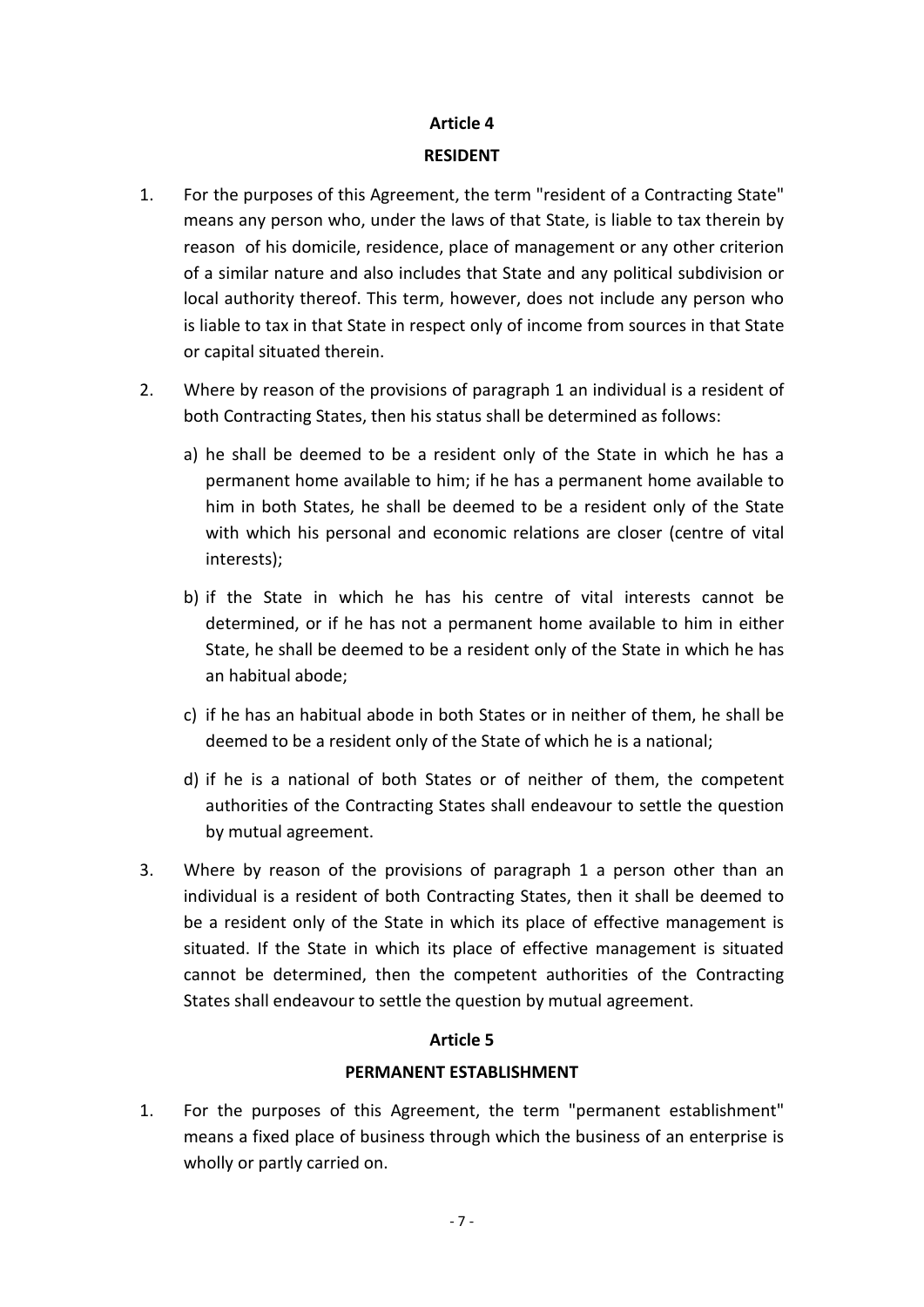- 2. The term "permanent establishment" includes especially:
	- a) a place of management;
	- b) a branch;
	- c) an office;
	- d) a factory;
	- e) workshop;
	- f) a sales outlet;
	- g) a warehouse in relation to a person providing storage facilities for others;
	- h) a farm, plantation or other place where agricultural, forestry, plantation or related activities are carried on; and
	- i) a mine, an oil or gas well, a quarry or any other place of extraction of natural resources.
- 3. (a)A building site or construction, installation or assembly project or supervisory activities in connection therewith constitutes a permanent establishment only if such site, project or activities last more than 9 months.
	- (b)The furnishing of services, including consultancy services, by an enterprise through employees or other personnel engaged by the enterprise for such purpose constitutes a permanent establishment, but only where activities of that nature continue ( for the same or connected project) within the country for a period or periods aggregating more than 183 days within any 12-month period.
- 4. Notwithstanding the preceding provisions of this Article the term "permanent establishment" shall be deemed not to include:
	- a) the use of facilities solely for the purpose of storage or display of goods or merchandise belonging to the enterprise;
	- b) the maintenance of a stock of goods or merchandise belonging to the enterprise solely for the purpose of storage or display;
	- c) the maintenance of a stock of goods or merchandise belonging to the enterprise solely for the purpose of processing by another enterprise;
	- d) the maintenance of a fixed place of business solely for the purpose of purchasing goods or merchandise or of collecting information, for the enterprise;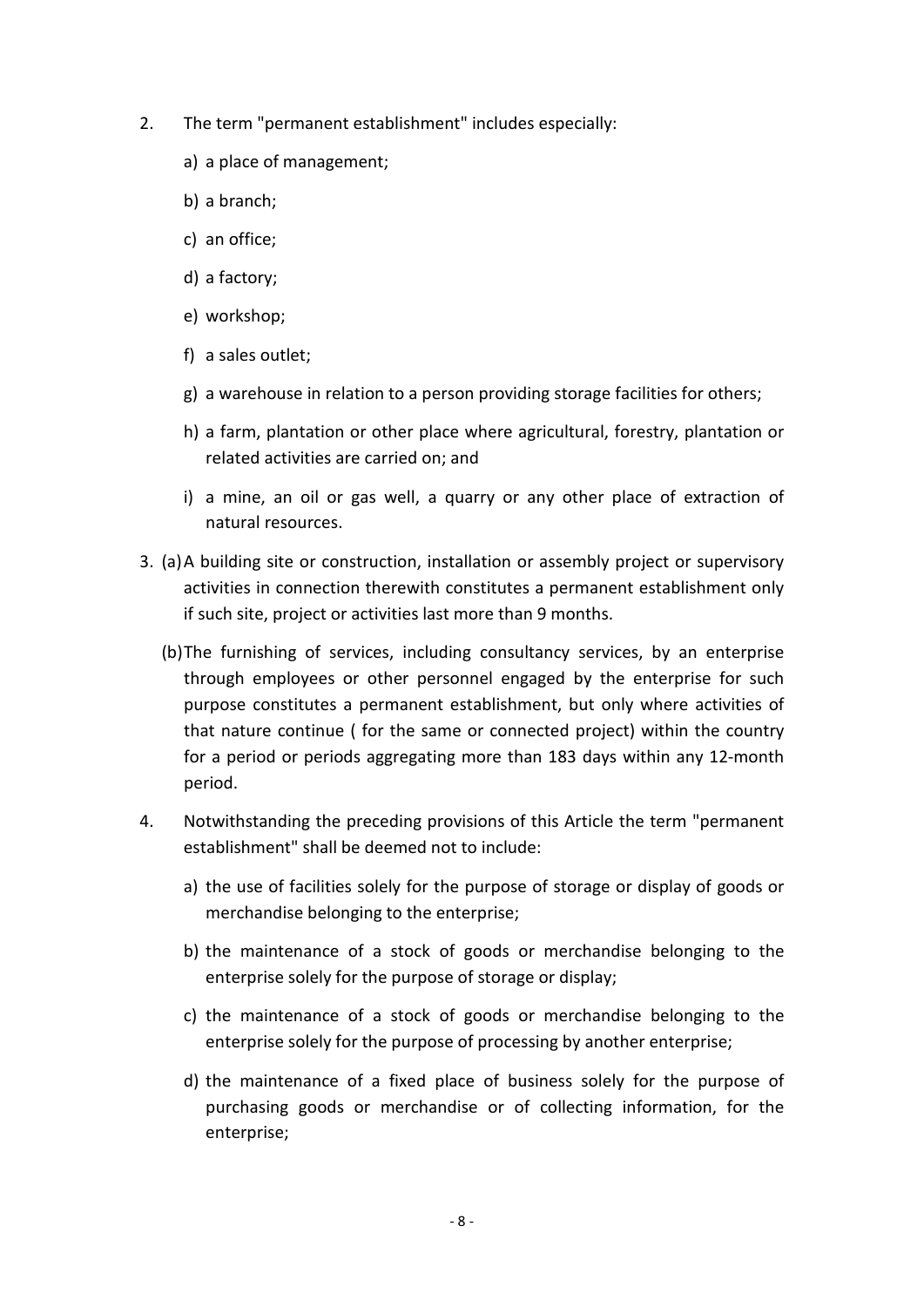- e) the maintenance of a fixed place of business solely for the purpose of carrying on, for the enterprise, any other activity of a preparatory or auxiliary character;
- f) the maintenance of a fixed place of business solely for any combination of activities mentioned in subparagraphs a) to e), provided that the overall activity of the fixed place of business resulting from this combination is of a preparatory or auxiliary character.
- 5. Notwithstanding the provisions of paragraphs 1 and 2, where a person other than an agent of an independent status to whom paragraph 7 applies is acting in a Contracting State on behalf of an enterprise of the other Contracting State, that enterprise shall be deemed to have a permanent establishment in the first-mentioned Contracting State in respect of any activities which that person undertakes for the enterprise, if such a person:
	- a) has and habitually exercises in that State an authority to conclude contracts in the name of the enterprise, unless the activities of such person are limited to those mentioned in paragraph 4 which, if exercised through a fixed place of business, would not make this fixed place of business a permanent establishment under the provisions of that paragraph, or
	- b) has no such authority, but habitually maintains in the first-mentioned State a stock of goods or merchandise from which he regularly delivers goods or merchandise on behalf of the enterprise;
	- c) habitually secures orders in the first-mentioned State, wholly or almost wholly for the enterprise itself.
- 6. Notwithstanding the preceding provisions of this Article, an insurance enterprise of a Contracting State shall, except in regard to re-insurance, be deemed to have a permanent establishment in the other Contracting State if it collects premiums in the territory of that other State or insures risks situated therein through a person other than an agent of an independent status to whom paragraph 7 applies.
- 7. An enterprise shall not be deemed to have a permanent establishment in a Contracting State merely because it carries on business in that State through a broker, general commission agent or any other agent of an independent status, provided that such persons are acting in the ordinary course of their business. However, when the activities of such an agent are devoted wholly or almost wholly on behalf of that enterprise, he will not be considered an agent of an independent status within the meaning of this paragraph.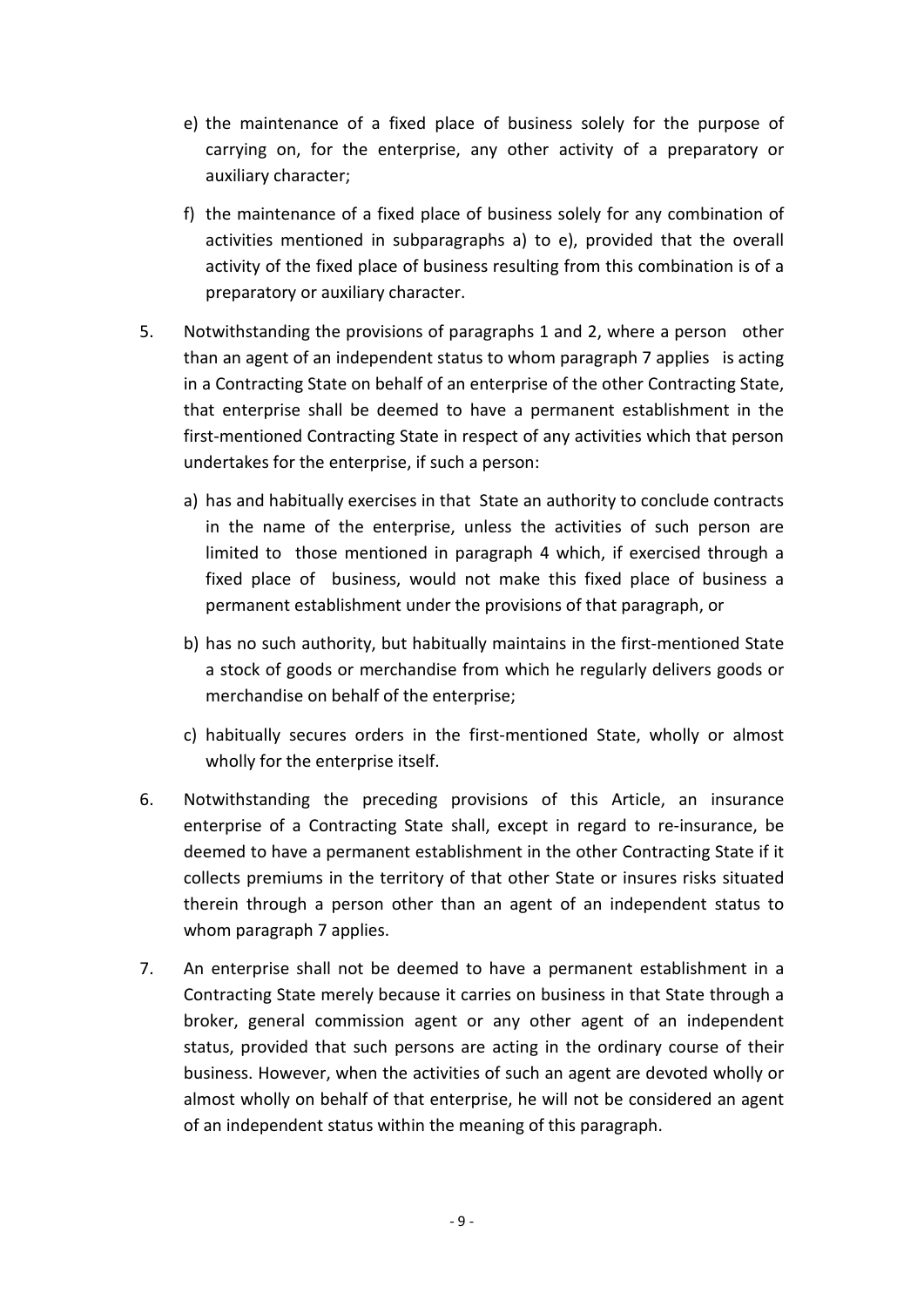8. The fact that a company which is a resident of a Contracting State controls or is controlled by a company which is a resident of the other Contracting State or which carries on business in that other State (whether through a permanent establishment or otherwise), shall not of itself constitute either company a permanent establishment of the other.

#### **Article 6**

#### **INCOME FROM IMMOVABLE PROPERTY**

- 1. Income derived by a resident of a Contracting State from immovable property situated in the other Contracting State may be taxed in that other State.
- 2. The term "immovable property" shall have the meaning which it has under the law of the Contracting State in which the property in question is situated. The term shall in any case include property accessory to immovable property, livestock and equipment used in agriculture and forestry, rights to which the provisions of general law respecting landed property apply, usufruct of immovable property and rights to variable or fixed payments as consideration for the working of, or the right to work, mineral deposits, sources and other natural resources; ships, boats and aircraft shall not be regarded as immovable property.
- 3. The provisions of paragraph 1 shall apply to income derived from the direct use, letting, or use in any other form of immovable property.
- 4. The provisions of paragraphs 1 and 3 shall also apply to the income from immovable property of an enterprise and to income from immovable property used for the performance of independent personal services.

## **Article 7**

#### **BUSINESS PROFITS**

- 1. The profits of an enterprise of a Contracting State shall be taxable only in that State unless the enterprise carries on business in the other Contracting State through a permanent establishment situated therein. If the enterprise carries on business as aforesaid, the profits of the enterprise may be taxed in the other State but only so much of them as is attributable to that permanent establishment.
- 2. Subject to the provisions of paragraph 3, where an enterprise of a Contracting State carries on business in the other Contracting State through a permanent establishment situated therein, there shall in each Contracting State be attributed to that permanent establishment the profits which it might be expected to make if it were a distinct and separate enterprise engaged in the same or similar activities under the same or similar conditions and dealing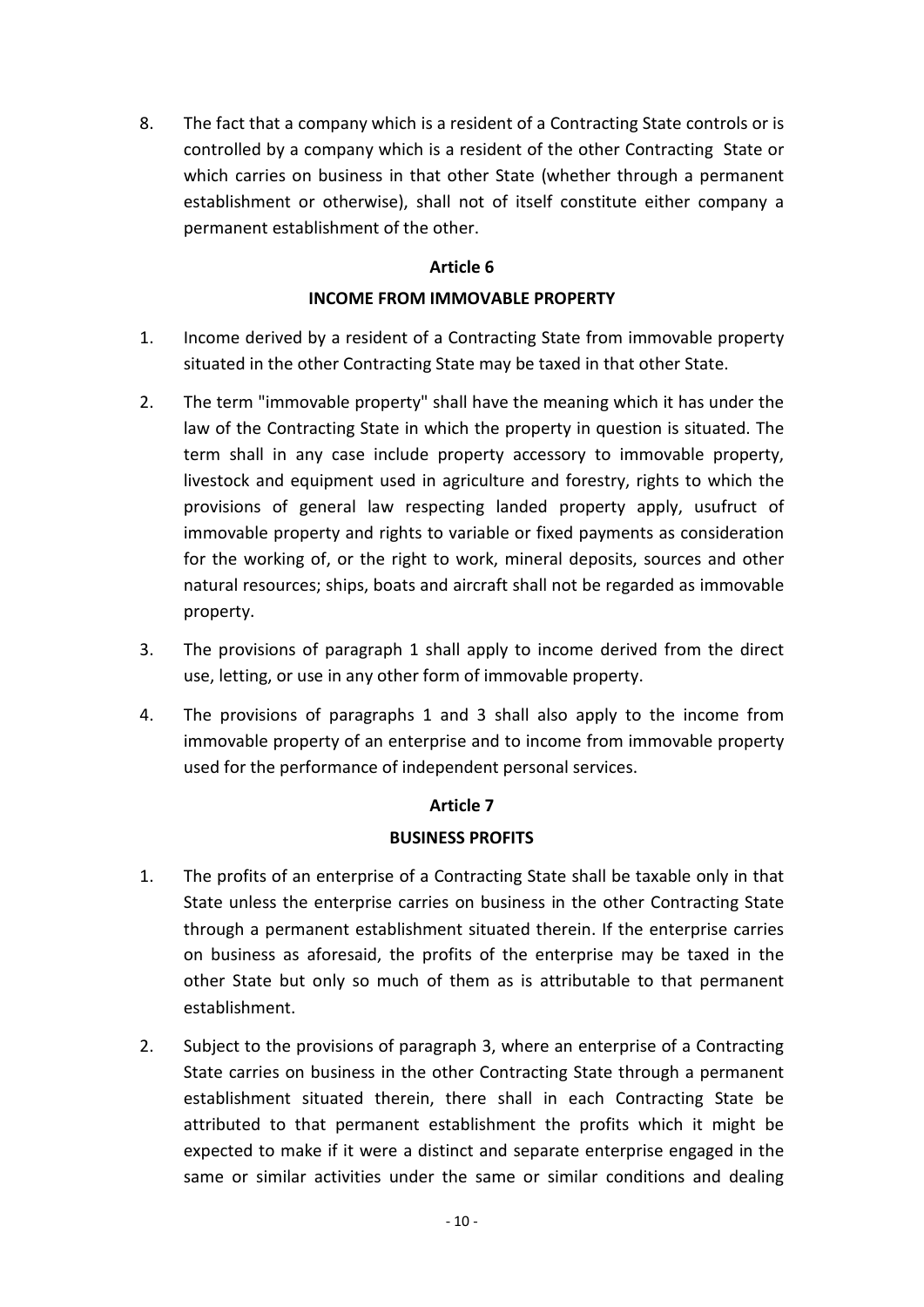wholly independently with the enterprise of which it is a permanent establishment.

- 3. In determining the profits of a permanent establishment, there shall be allowed as deductions expenses which are incurred for the purposes of the permanent establishment, including executive and general administrative expenses so incurred, whether in the State in which the permanent establishment is situated or elsewhere, in accordance with the provisions of and subject to the limitations of the tax laws of that State. However, no such deduction shall be allowed in respect of amounts, if any, paid (otherwise than towards reimbursement of actual expenses) by the permanent establishment to the head office of the enterprise or any of its other offices, by way of royalties, fees or other similar payments in return for the use of patents, knowhow or other rights, or by way of commission or other charges for specific services performed or for management, or, except in the case of banking enterprises, by way of interest on moneys lent to the permanent establishment. Likewise, no account shall be taken, in the determination of the profits of a permanent establishment, for amounts charged (otherwise than towards reimbursement of actual expenses), by the permanent establishment to the head office of the enterprise or any of its other offices, by way of royalties, fees or other similar payments in return for the use of patents, knowhow or other rights, or by way of commission or other charges for specific services performed or for management, or, except in the case of a banking enterprise, by way of interest on moneys lent to the head office of the enterprise or any of its other offices.
- 4. Insofar as it has been customary in a Contracting State to determine the profits to be attributed to a permanent establishment on the basis of an apportionment of the total profits of the enterprise to its various parts, nothing in paragraph 2 shall preclude that Contracting State from determining the profits to be taxed by such an apportionment as may be customary; the method of apportionment adopted shall, however, be such that the result shall be in accordance with the principles contained in this Article.
- 5. No profits shall be attributed to a permanent establishment by reason of the mere purchase by that permanent establishment of goods or merchandise for the enterprise.
- 6. For the purposes of the preceding paragraphs, the profits to be attributed to the permanent establishment shall be determined by the same method year by year unless there is good and sufficient reason to the contrary.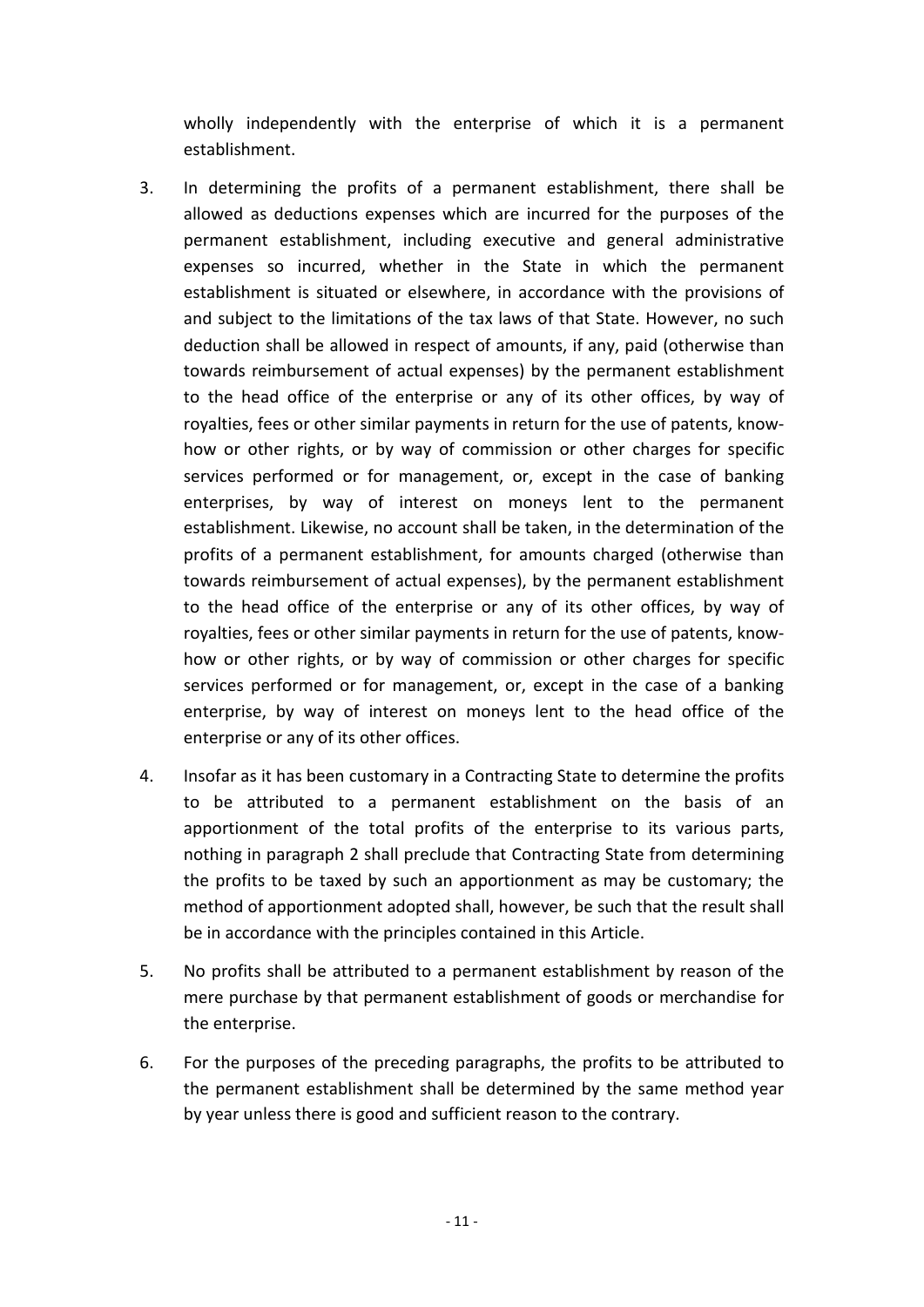7. Where profits include items of income which are dealt with separately in other Articles of this Agreement, then the provisions of those Articles shall not be affected by the provisions of this Article.

#### **Article 8**

## **SHIPPING AND AIR TRANSPORT**

- 1. Profits derived by an enterprise of a Contracting State from the operation of ships or aircraft in international traffic shall be taxable only in that State.
- 2. If the place of effective management of a shipping enterprise is aboard a ship, then it shall be deemed to be situated in the Contracting State in which the home harbor of the ship is situated, or, if there is no such home harbor, in the Contracting State of which the operator of the ship is a resident.
- 3. Profits derived by a transportation enterprise which is a resident of a Contracting State from the use, maintenance, or rental of containers (including trailers and other equipment for the transport of containers) used for the transport of goods or merchandise in international traffic shall be taxable only in that Contracting State unless the containers are used solely within the other contracting State.
- 4. For the purposes of this Article interest on investments directly connected with the operation of ships or aircraft in international traffic shall be regarded as profits derived from the operation of such ships or aircraft if they are integral to the carrying on of such business, and the provisions of Article 11 shall not apply in relation to such interest.
- 5. The provisions of paragraph 1 shall also apply to profits from the participation in a pool, a joint business or an international operating agency.

# **Article 9**

## **ASSOCIATED ENTERPRISES**

- 1. Where
	- a) an enterprise of a Contracting State participates directly or indirectly in the management, control or capital of an enterprise of the other Contracting State, or
	- b) the same persons participate directly or indirectly in the management, control or capital of an enterprise of a Contracting State and an enterprise of the other Contracting State,

and in either case conditions are made or imposed between the two enterprises in their commercial or financial relations which differ from those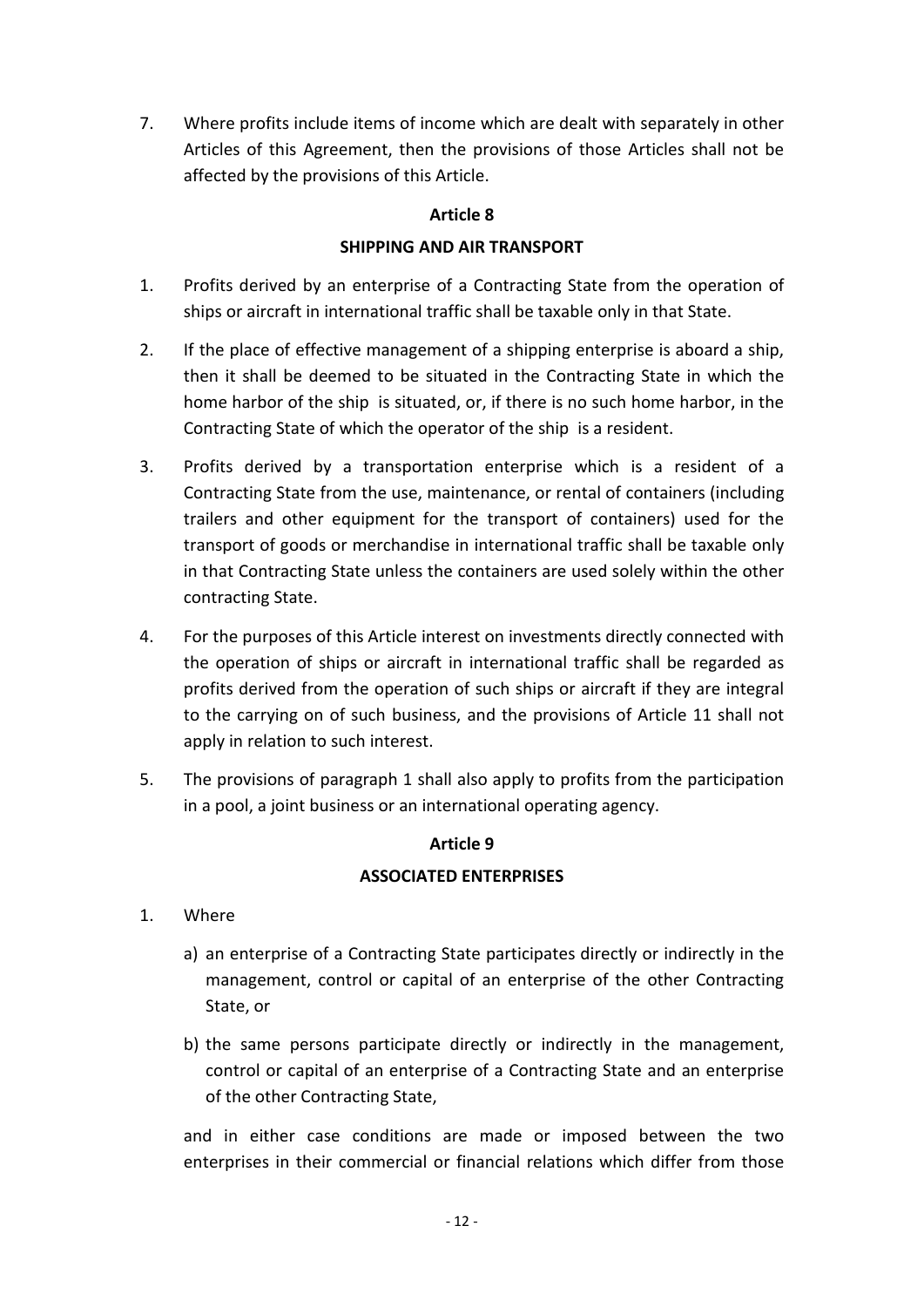which would be made between independent enterprises, then any profits which would, but for those conditions, have accrued to one of the enterprises, but, by reason of those conditions, have not so accrued, may be included in the profits of that enterprise and taxed accordingly.

2. Where a Contracting State includes in the profits of an enterprise of the State and taxes accordingly profits on which an enterprise of the other Contracting State has been charged to tax in that other State and the profits so included are profits which would have accrued to the enterprise of the first-mentioned State if the conditions made between the two enterprises had been those which would have been made between independent enterprises, then that other State shall make an appropriate adjustment to the amount of the tax charged therein on those profits. In determining such adjustment, due regard shall be had to the other provisions of this Agreement and the competent authorities of the Contracting States shall if necessary consult each other.

# **Article 10**

## **DIVIDENDS**

- 1. Dividends paid by a company which is a resident of a Contracting State to a resident of the other Contracting State may be taxed in that other State.
- 2. However, such dividends may also be taxed in the Contracting State of which the company paying the dividends is a resident and according to the laws of that State, but if the beneficial owner of the dividends is a resident of the other Contracting State, the tax so charged shall not exceed 10 per cent of the gross amount of the dividends. This paragraph shall not affect the taxation of the company in respect of the profits out of which the dividends are paid.
- 3. The term "dividends" as used in this Article means income from shares or other rights, not being debt claims, participating in profits, as well as income from other corporate rights which is subjected to the same taxation treatment as income from shares by the laws of the State of which the company making the distribution is a resident.
- 4. The provisions of paragraphs 1 and 2 shall not apply if the beneficial owner of the dividends, being a resident of a Contracting State, carries on business in the other Contracting State of which the company paying the dividends is a resident, through a permanent establishment situated therein, or performs in that other State independent personal services from a fixed base situated therein, and the holding in respect of which the dividends are paid is effectively connected with such permanent establishment or fixed base. In such case the provisions of Article 7 or Article 14, as the case may be, shall apply.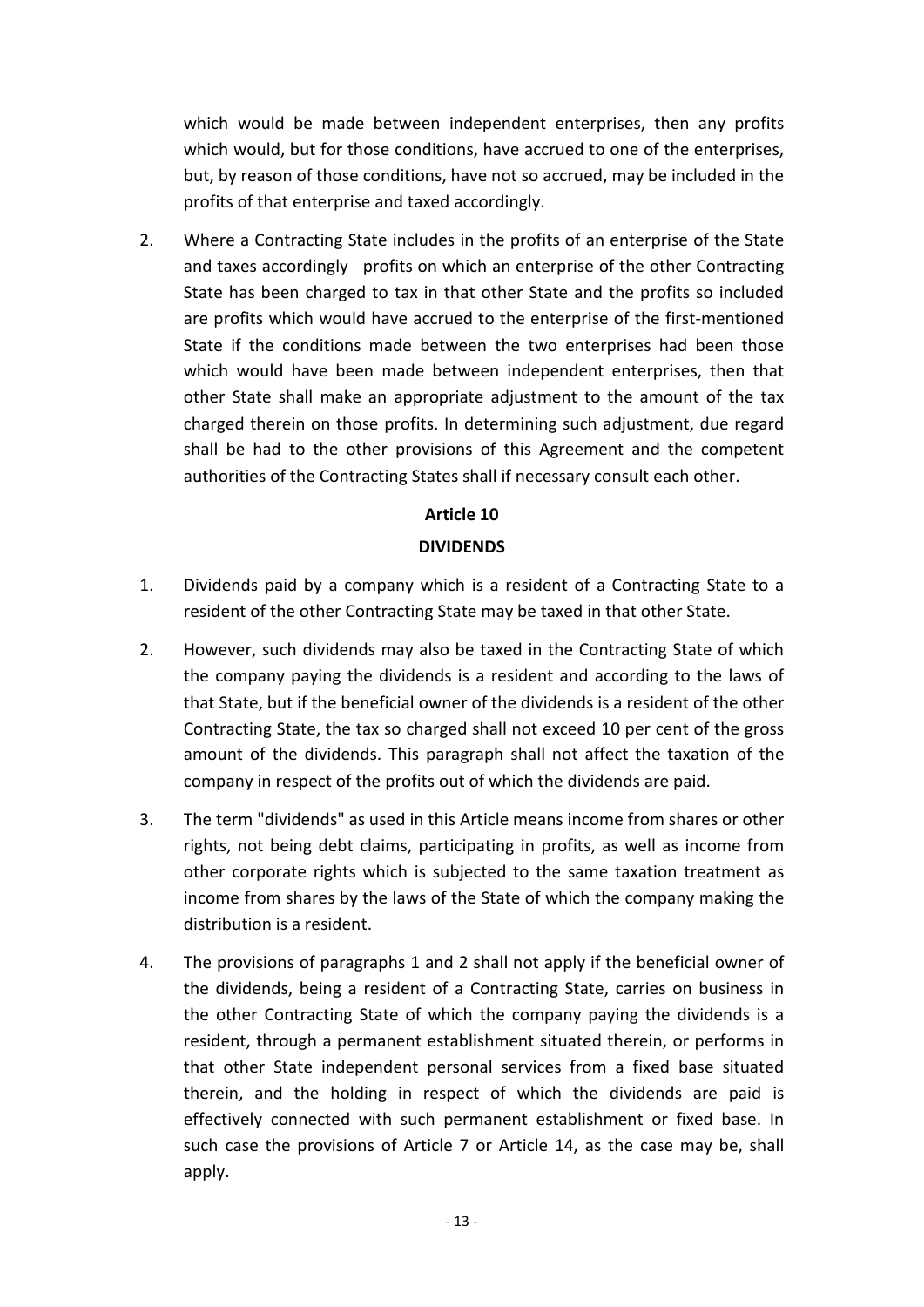5. Where a company which is a resident of a Contracting State derives profits or income from the other Contracting State, that other State may not impose any tax on the dividends paid by the company, except insofar as such dividends are paid to a resident of that other State or insofar as the holding in respect of which the dividends are paid is effectively connected with a permanent establishment or a fixed base situated in that other State, nor subject the company's undistributed profits to a tax on the company's undistributed profits, even if the dividends paid or the undistributed profits consist wholly or partly of profits or income arising in such other State.

#### **Article 11**

#### **INTEREST**

- 1. Interest arising in a Contracting State and paid to a resident of the other Contracting State may be taxed in that other State.
- 2. However, such interest may also be taxed in the Contracting State in which it arises, and according to the laws of that State, but if the beneficial owner of the interest is a resident of the other Contracting State, the tax so charged shall not exceed 10 per cent of the gross amount of the interest.
- 3. Notwithstanding the provisions of paragraph 2, interest arising in a Contracting State shall be exempt from tax in that State, provided that it is derived and beneficially owned by:
	- a) the Government, a political sub-division or a local authority of the other Contracting State; or
	- b) (i) in the case of India, the Reserve Bank of India, the Export-Import Bank of India, the National Housing Bank; and
		- (ii) in the case of Luxembourg, the National Credit and Investment Corporation (la Société Nationale de Crédit et d'Investissement); the Central Bank of Luxembourg (la Banque Centrale du Luxembourg); or
	- c) any other institution as may be agreed upon from time to time between the competent authorities of the Contracting States through exchange of letters.
- 4. The term "interest" as used in this Article means income from debt claims of every kind, whether or not secured by mortgage and whether or not carrying a right to participate in the debtor's profits, and in particular, income from government securities and income from bonds or debentures, including premiums and prizes attaching to such securities, bonds or debentures. Penalty charges for late payment shall not be regarded as interest for the purpose of this Article.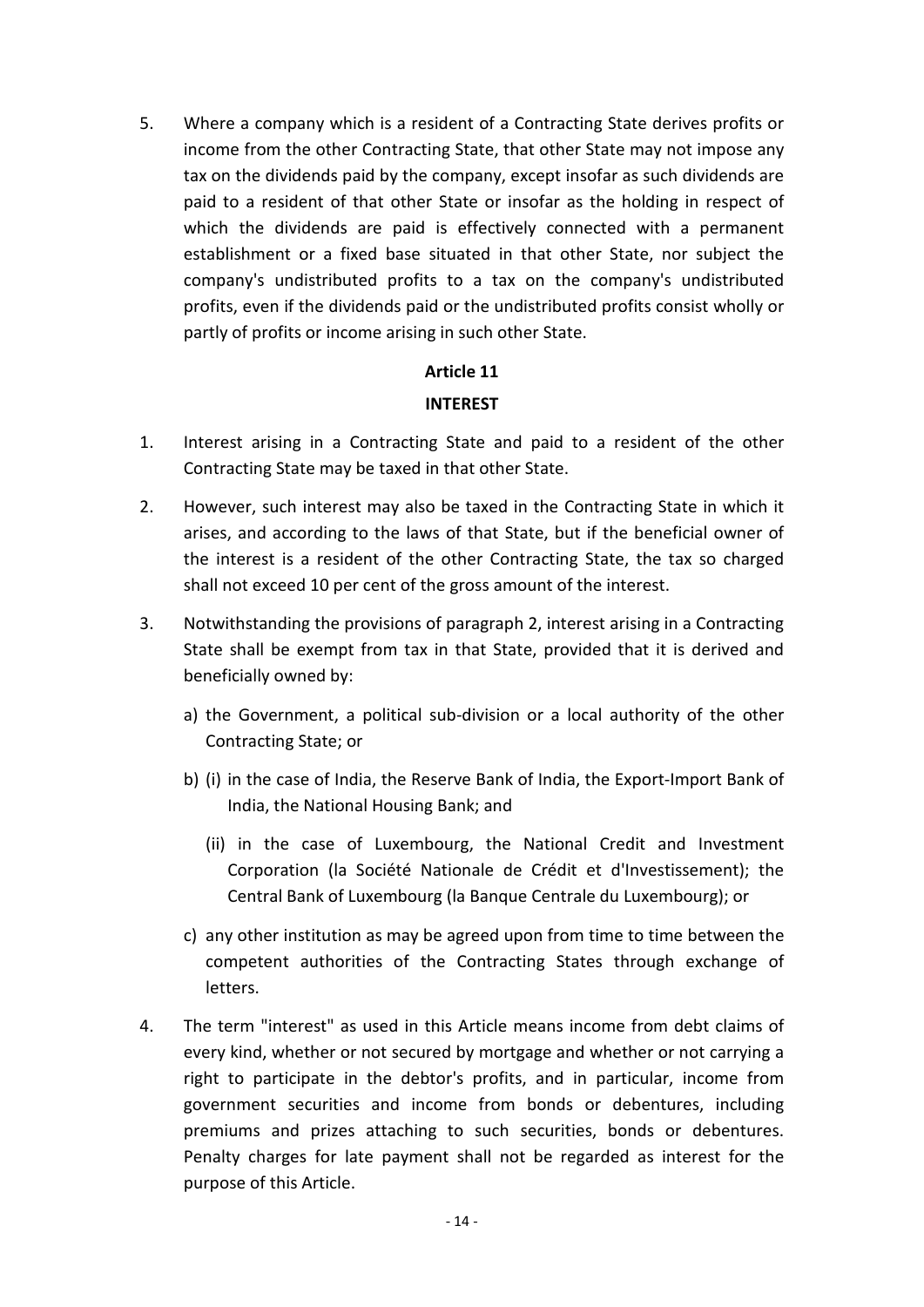- 5. The provisions of paragraphs 1 and 2 shall not apply if the beneficial owner of the interest, being a resident of a Contracting State, carries on business in the other Contracting State in which the interest arises, through a permanent establishment situated therein, or performs in that other State independent personal services from a fixed base situated therein, and the debt claim in respect of which the interest is paid is effectively connected with such permanent establishment or fixed base. In such case the provisions of Article 7 or Article 14, as the case may be, shall apply.
- 6. Interest shall be deemed to arise in a Contracting State when the payer is a resident of that State. Where, however, the person paying the interest, whether he is a resident of a Contracting State or not, has in a Contracting State a permanent establishment or a fixed base in connection with which the indebtedness on which the interest is paid was incurred, and such interest is borne by such permanent establishment or fixed base, then such interest shall be deemed to arise in the State in which the permanent establishment or fixed base is situated.
- 7. Where, by reason of a special relationship between the payer and the beneficial owner or between both of them and some other person, the amount of the interest, having regard to the debt claim for which it is paid, exceeds the amount which would have been agreed upon by the payer and the beneficial owner in the absence of such relationship, the provisions of this Article shall apply only to the last-mentioned amount. In such case, the excess part of the payments shall remain taxable according to the laws of each Contracting State, due regard being had to the other provisions of this Agreement.

#### **ROYALTIES AND FEES FOR TECHNICAL SERVICES**

- 1. Royalties or fees for technical services arising in a Contracting State and paid to a resident of the other Contracting State may be taxed in that other State.
- 2. However, such royalties or fees for technical services may also be taxed in the Contracting State in which they arise, and according to the laws of that State, but if the beneficial owner of the royalties or fees for technical services is a resident of the other Contracting State the tax so charged shall not exceed 10 per cent of the gross amount of the royalties or fees for technical services.
- 3. (a)The term "royalties" as used in this Article means payments of any kind received as a consideration for the use of, or the right to use, any copyright of literary, artistic or scientific work including cinematograph films or films or tapes used for television or radio broadcasting, any patent, trade mark, design or model, plan, secret formula or process, or for the use of, or the right to use,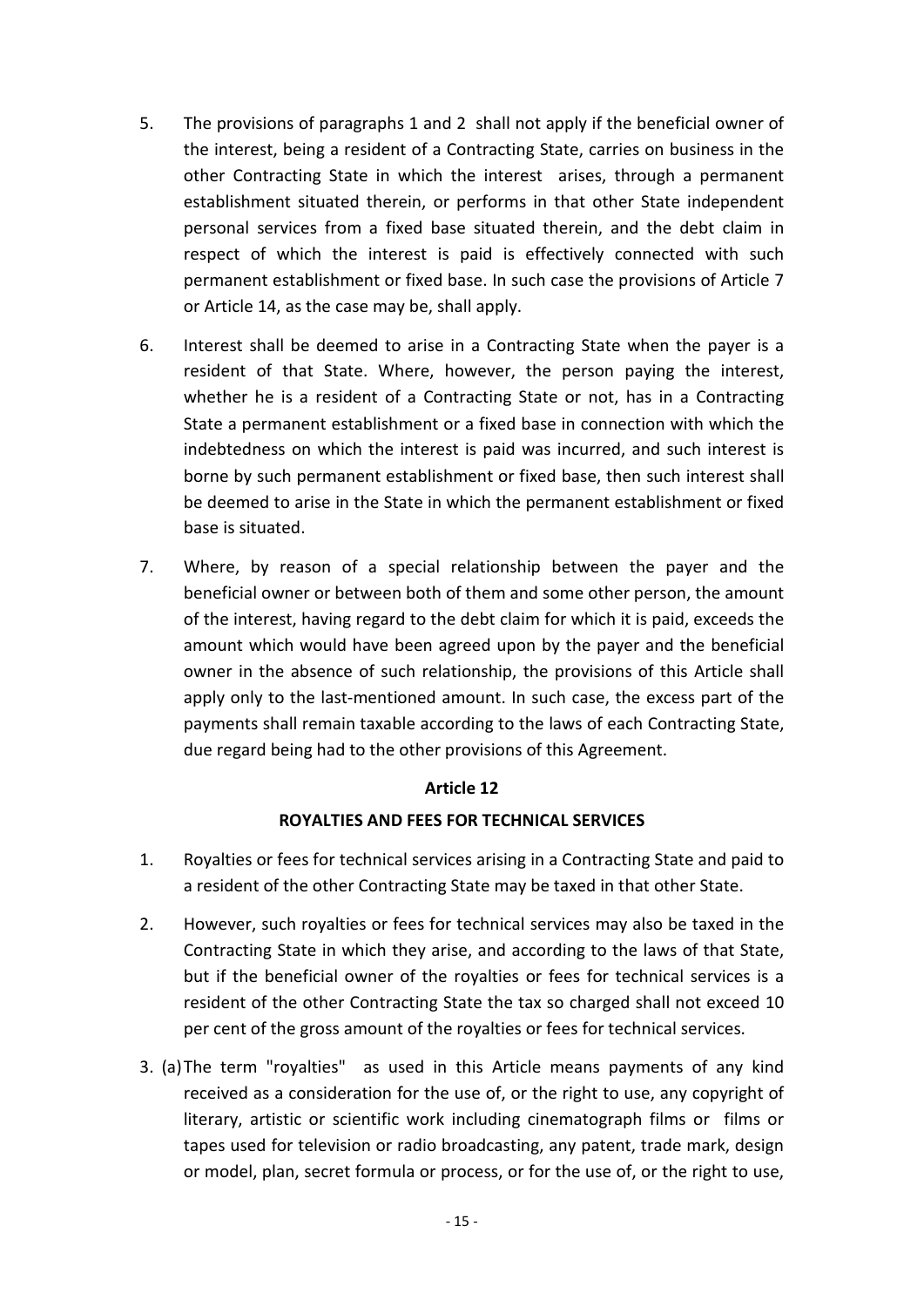industrial, commercial or scientific equipment, or for information concerning industrial, commercial or scientific experience.

- (b)The term "fees for technical services" as used in this Article means payments of any kind, other than those mentioned in Articles 14 and 15 of this Agreement as consideration for managerial or technical or consultancy services, including the provision of services of technical or other personnel.
- 4. The provisions of paragraphs 1 and 2 shall not apply if the beneficial owner of the royalties or fees for technical services being a resident of a Contracting State, carries on business in the other Contracting State in which the royalties or fees for technical services arise, through a permanent establishment situated therein, or performs in that other State independent personal services from a fixed base situated therein, and the right or property in respect of which the royalties or fees for technical services are paid is effectively connected with such permanent establishment or fixed base. In such case the provisions of Article 7 or Article 14, as the case may be, shall apply.
- 5. (a)Royalties and fees for technical services shall be deemed to arise in a Contracting State when the payer is that State itself, a political sub-division, a local authority, or a resident of that State. Where, however, the person paying the royalties or fees for technical services, whether he is a resident of a Contracting State or not, has in a Contracting State a permanent establishment or a fixed base in connection with which the liability to pay the royalties or fees for technical services was incurred, and such royalties or fees for technical services are borne by such permanent establishment or fixed base, then such royalties or fees for technical services shall be deemed to arise in the Contracting State in which the permanent establishment or fixed base is situated.
	- (b)Where under sub-paragraph (a) royalties or fees for technical services do not arise in one of the Contracting States, and the royalties relate to the use of, or the right to use, the right or property, or the fees for technical services relate to services performed, in one of the Contracting States, the royalties or fees for technical services shall be deemed to arise in that Contracting State.
- 6. Where, by reason of a special relationship between the payer and the beneficial owner or between both of them and some other person, the amount of the royalties or fees for technical services, having regard to the use, right or information for which they are paid, exceeds the amount which would have been agreed upon by the payer and the beneficial owner in the absence of such relationship, the provisions of this Article shall apply only to the lastmentioned amount. In such case, the excess part of the payments shall remain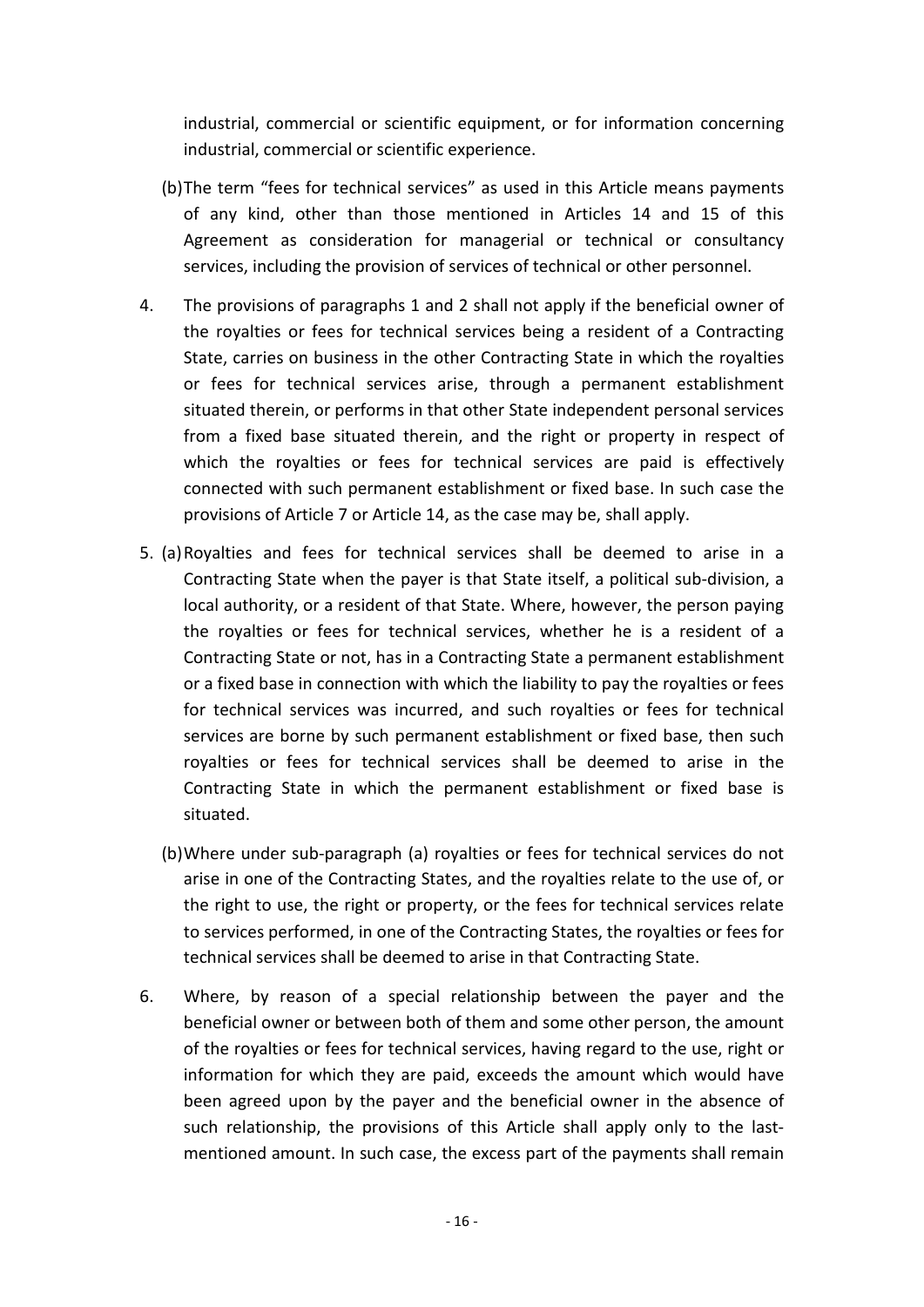taxable according to the laws of each Contracting State, due regard being had to the other provisions of this Agreement.

## **Article 13**

## **CAPITAL GAINS**

- 1. Gains derived by a resident of a Contracting State from the alienation of immovable property referred to in Article 6 and situated in the other Contracting State may be taxed in that other State.
- 2. Gains from the alienation of movable property forming part of the business property of a permanent establishment which an enterprise of a Contracting State has in the other Contracting State or of movable property pertaining to a fixed base available to a resident of a Contracting State in the other Contracting State for the purpose of performing independent personal services, including such gains from the alienation of such a permanent establishment (alone or with the whole enterprise) or of such fixed base, may be taxed in that other State.
- 3. Gains from the alienation of ships or aircraft operated in international traffic, or movable property pertaining to the operation of such ships or aircraft shall be taxable only in the Contracting State of which the alienator is a resident.
- 4. Gains from the alienation of shares of the capital stock of a company the property of which consists directly or indirectly principally of immovable property situated in a Contracting State may be taxed in that State.
- 5. Gains from the alienation of shares other than those mentioned in paragraph 4 in a company which is a resident of a Contracting State may be taxed in that State.
- 6. Gains from the alienation of any property other than that referred to in paragraphs 1, 2, 3, 4 and 5, shall be taxable only in the Contracting State of which the alienator is a resident.

## **Article 14**

#### **INDEPENDENT PERSONAL SERVICES**

- 1. Income derived by an individual who is a resident of a Contracting State from the performance of professional services or other independent activities of a similar character shall be taxable only in that State except in the following circumstances when such income may also be taxed in the other Contracting State:
	- a) if he has a fixed base regularly available to him in the other Contracting State for the purpose of performing his activities; in that case, only so much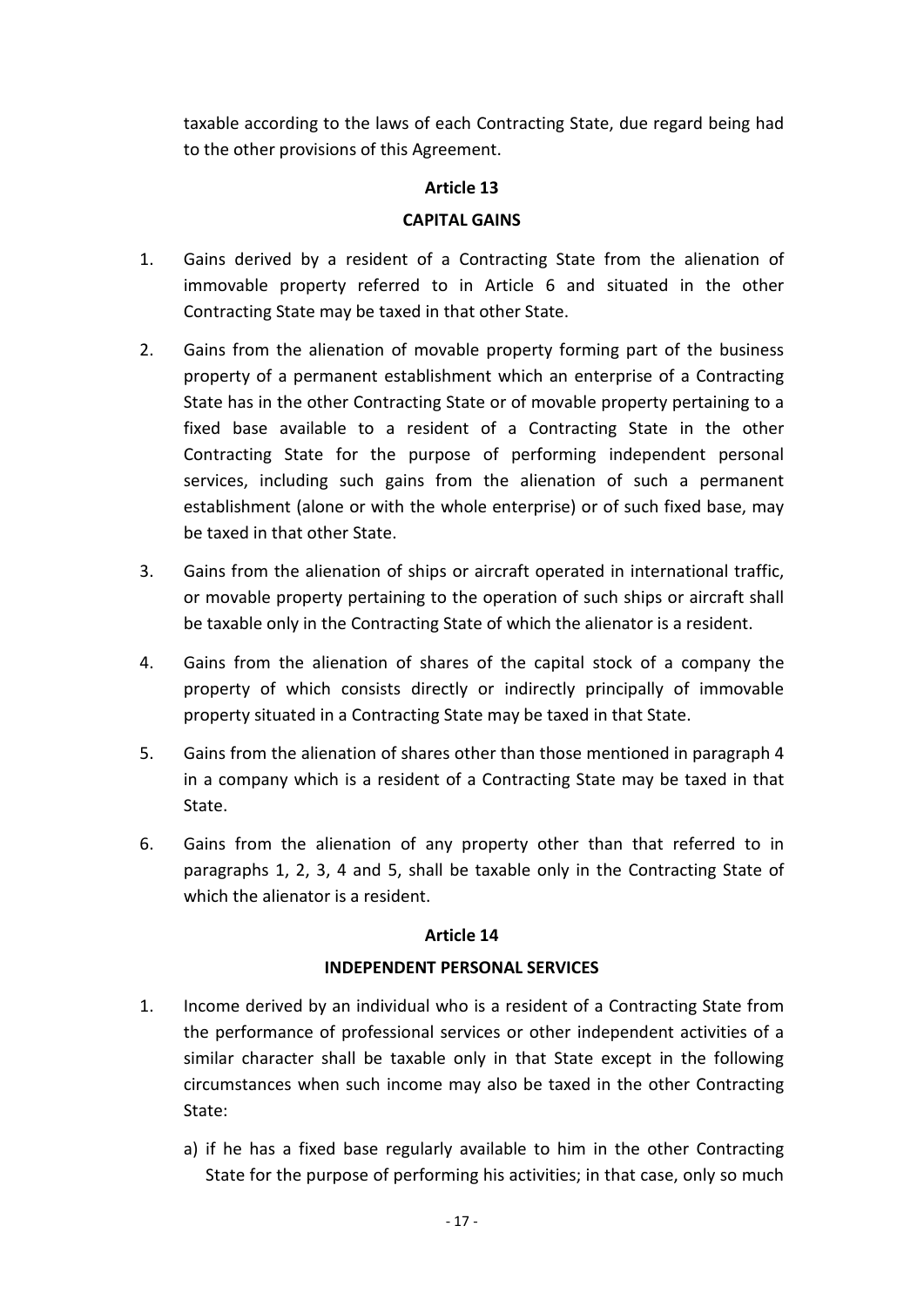of the income as is attributable to that fixed base may be taxed in that other State; or

- b) if his stay in the other Contracting State is for a period or periods amounting to or exceeding in the aggregate 183 days in any period of 12 months; in that case, only so much of the income as is derived from his activities performed in that other State may be taxed in that other State.
- 2. The term "professional services" includes especially independent scientific, literary, artistic, educational or teaching activities as well as the independent activities of physicians, lawyers, engineers, architects, surgeons, dentists and accountants.

#### **Article 15**

#### **DEPENDENT PERSONAL SERVICES**

- 1. Subject to the provisions of Articles 16, 18, 19, 20 and 21, salaries, wages and other similar remuneration derived by a resident of a Contracting State in respect of an employment shall be taxable only in that State unless the employment is exercised in the other Contracting State. If the employment is so exercised, such remuneration as is derived therefrom may be taxed in that other State.
- 2. Notwithstanding the provisions of paragraph 1, remuneration derived by a resident of a Contracting State in respect of an employment exercised in the other Contracting State shall be taxable only in the first-mentioned State if:
	- a) the recipient is present in the other State for a period or periods not exceeding in the aggregate 183 days in any twelve month period commencing or ending in the fiscal year concerned, and
	- b) the remuneration is paid by, or on behalf of, an employer who is not a resident of the other State, and
	- c) the remuneration is not borne by a permanent establishment or a fixed base which the employer has in the other State.
- 3. Notwithstanding the preceding provisions of this Article, remuneration derived in respect of an employment exercised aboard a ship or aircraft operated in international traffic, by an enterprise of a Contracting State may be taxed in that State.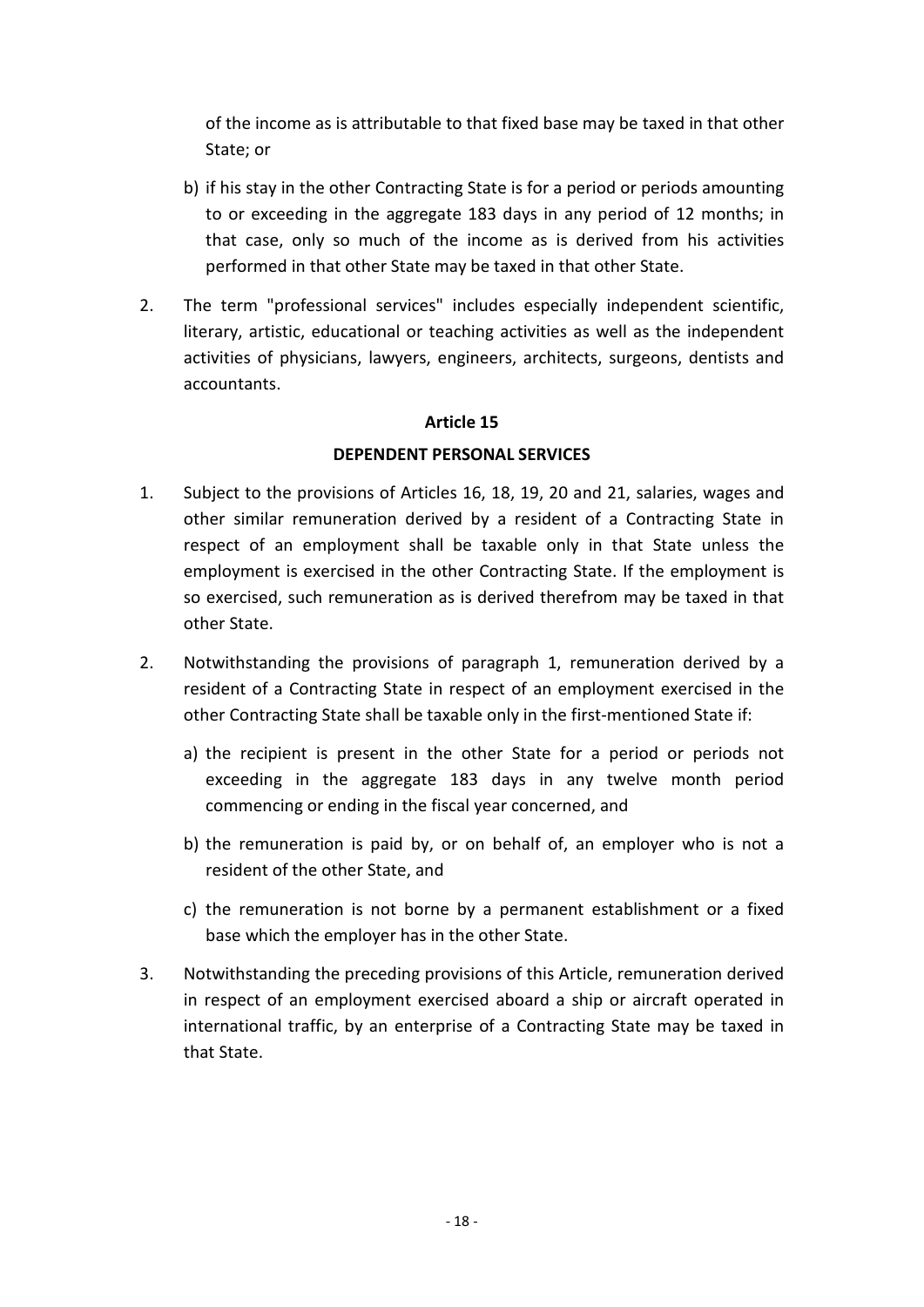#### **DIRECTORS' FEES**

Directors' fees and other similar payments derived by a resident of a Contracting State in his capacity as a member of the board of directors in a company which is a resident of the other Contracting State may be taxed in that other State.

## **Article 17**

## **ARTISTES AND SPORTSPERSONS**

- 1. Notwithstanding the provisions of Articles 14 and 15, income derived by a resident of a Contracting State as an entertainer, such as a theatre, motion picture, radio or television artiste, or a musician, or as a sportsperson, from personal activities as such exercised in the other Contracting State, may be taxed in that other State.
- 2. Where income in respect of personal activities exercised by an entertainer or a sportsperson in his capacity as such accrues not to the entertainer or sportsperson himself but to another person, that income may, notwithstanding the provisions of Articles 7, 14 and 15, be taxed in the Contracting State in which the activities of the entertainer or sportsperson are exercised.
- 3. The provisions of paragraphs 1 and 2, shall not apply to income from activities performed in a Contracting State by entertainers or sportspersons if the activities are substantially supported by public funds of one or both of the Contracting States or of political subdivisions or local authorities thereof. In such a case, the income shall be taxable only in the Contracting State of which the entertainer or sportsperson is a resident.

## **Article 18**

## **PENSIONS**

- 1. Subject to the provisions of paragraph 2 of Article 19, pensions and other similar remuneration paid to a resident of a Contracting State in consideration of past employment shall be taxable only in that State.
- 2. Notwithstanding the provisions of paragraph 1, pensions and other payments made under the social security legislation of a Contracting State shall be taxable only in that State.
- 3. Notwithstanding the provisions of paragraph 1, pensions and other similar remuneration (including lump-sum payments) arising in a Contracting State and paid to a resident of the other Contracting State shall be taxable only in the first-mentioned State, provided that such payments derive from the contributions paid to or from provisions made under a pension scheme by the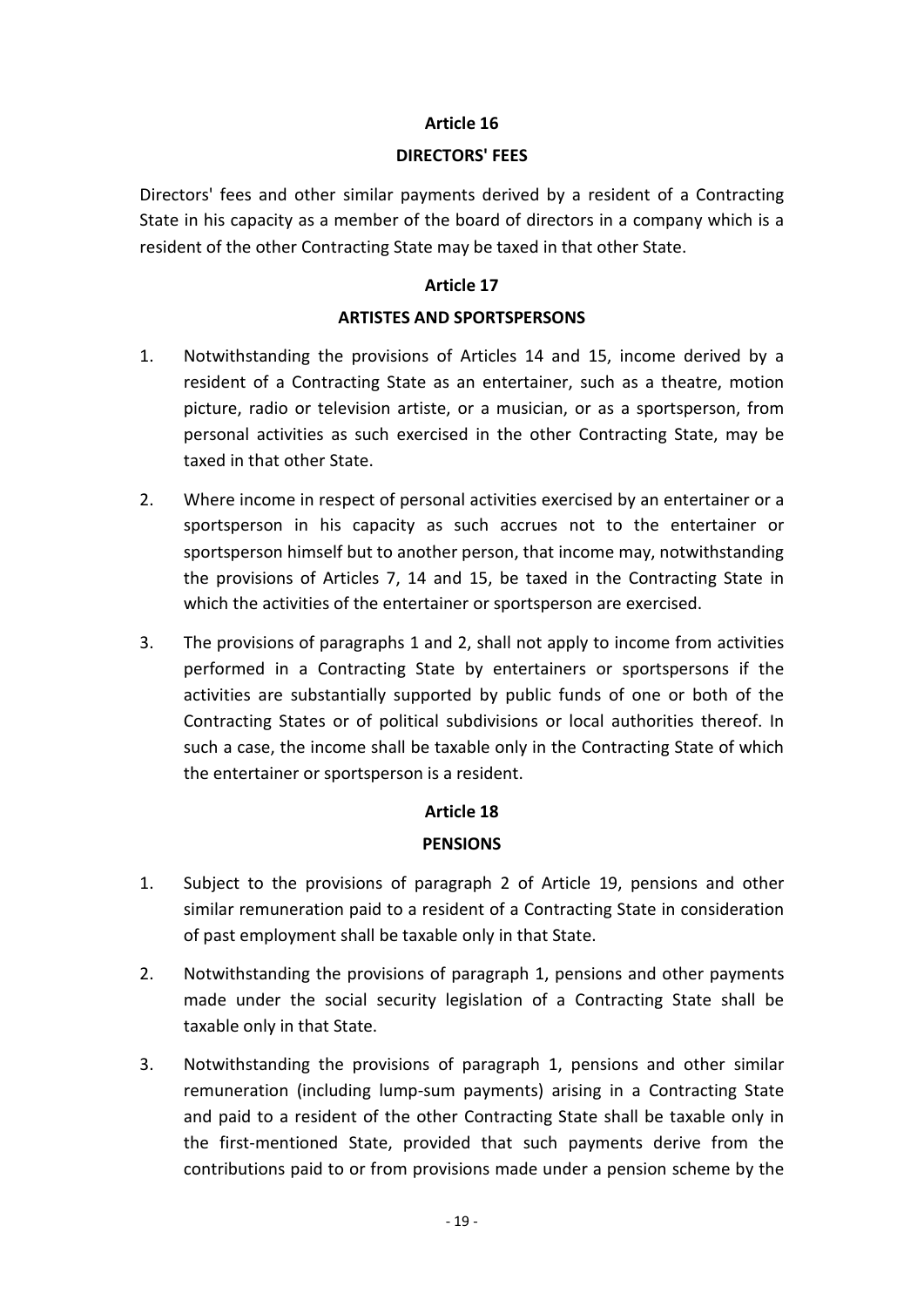recipient or on his behalf and that these contributions, provisions or the pensions or other similar remuneration have been subjected to tax in the firstmentioned State under the ordinary rules of its tax laws.

#### **Article 19**

#### **GOVERNMENT SERVICE**

- 1. a) Salaries, wages and other similar remuneration, other than a pension, paid by a Contracting State or a political subdivision or a local authority thereof to an individual in respect of services rendered to that State or subdivision or authority shall be taxable only in that State.
	- b) However, such salaries, wages and other similar remuneration shall be taxable only in the other Contracting State if the services are rendered in that State and the individual is a resident of that State who:
		- (i) is a national of that State; or
		- (ii) did not become a resident of that State solely for the purpose of rendering the services.
- 2. a) Any pension paid by, or out of funds created by, a Contracting State or a political subdivision or a local authority thereof to an individual in respect of services rendered to that State or subdivision or authority shall be taxable only in that State.
	- b) However, such pension shall be taxable only in the other Contracting State if the individual is a resident of, and a national of, that State.
- 3. The provisions of Articles 15, 16, 17 and 18 shall apply to salaries, wages and other similar remuneration and to pensions in respect of services rendered in connection with a business carried on by a Contracting State or a political subdivision or a local authority thereof.

## **Article 20**

## **PROFESSORS, TEACHERS AND RESEARCH SCHOLARS**

1. A professor, teacher or research scholar who is or was a resident of the Contracting State immediately before visiting the other Contracting State for the purpose of teaching or engaging in research, or both, at a university, college or other similar approved institution in that other Contracting State shall be exempt from tax in that other State on any remuneration for such teaching or research for a period not exceeding 2 years from the date of his first arrival in that other State.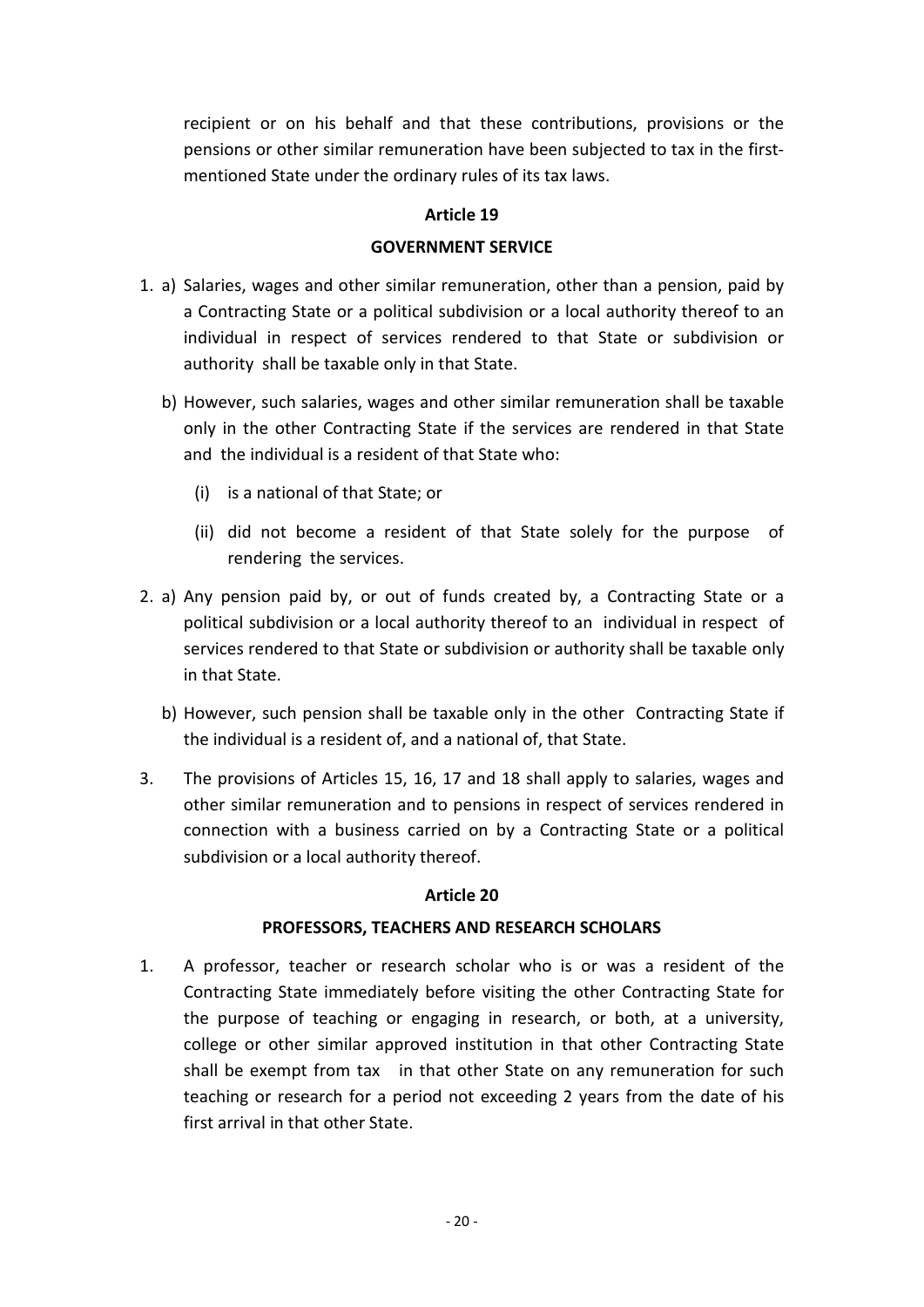- 2. This Article shall apply to income from research only if such research is undertaken by the individual in the public interest and not primarily for the benefit of some private person or persons.
- 3. For the purposes of this Article, an individual shall be deemed to be a resident of a Contracting State if he is resident in that State in the fiscal year in which he visits the other Contracting State or in the immediately preceding fiscal year.

# **Article 21 STUDENTS**

- 1. A student who is or was a resident of one of the Contracting States immediately before visiting the other Contracting State and who is present in that other Contracting State solely for the purpose of his education or training, shall besides grants, loans and scholarships be exempt from tax in that other State on:
	- a) payments made to him by persons residing outside that other State for the purposes of his maintenance, education or training; and
	- b) remuneration which he derives from an employment which he exercises in the other Contracting State if the employment is directly related to his studies.
- 2. The benefits of this Article shall extend only for such period of time as may be reasonable or customarily required to complete the education or training undertaken, but in no event shall any individual have the benefits of this Article, for more than six consecutive years from the date of his first arrival in that other State.

# **Article 22**

## **OTHER INCOME**

- 1. Items of income of a resident of a Contracting State, wherever arising, not dealt with in the foregoing Articles of this Agreement shall be taxable only in that State.
- 2. The provisions of paragraph 1 shall not apply to income, other than income from immovable property as defined in paragraph 2 of Article 6, if the recipient of such income, being a resident of a Contracting State, carries on business in the other Contracting State through a permanent establishment situated therein, or performs in that other State independent personal services from a fixed base situated therein, and the right or property in respect of which the income is paid is effectively connected with such permanent establishment or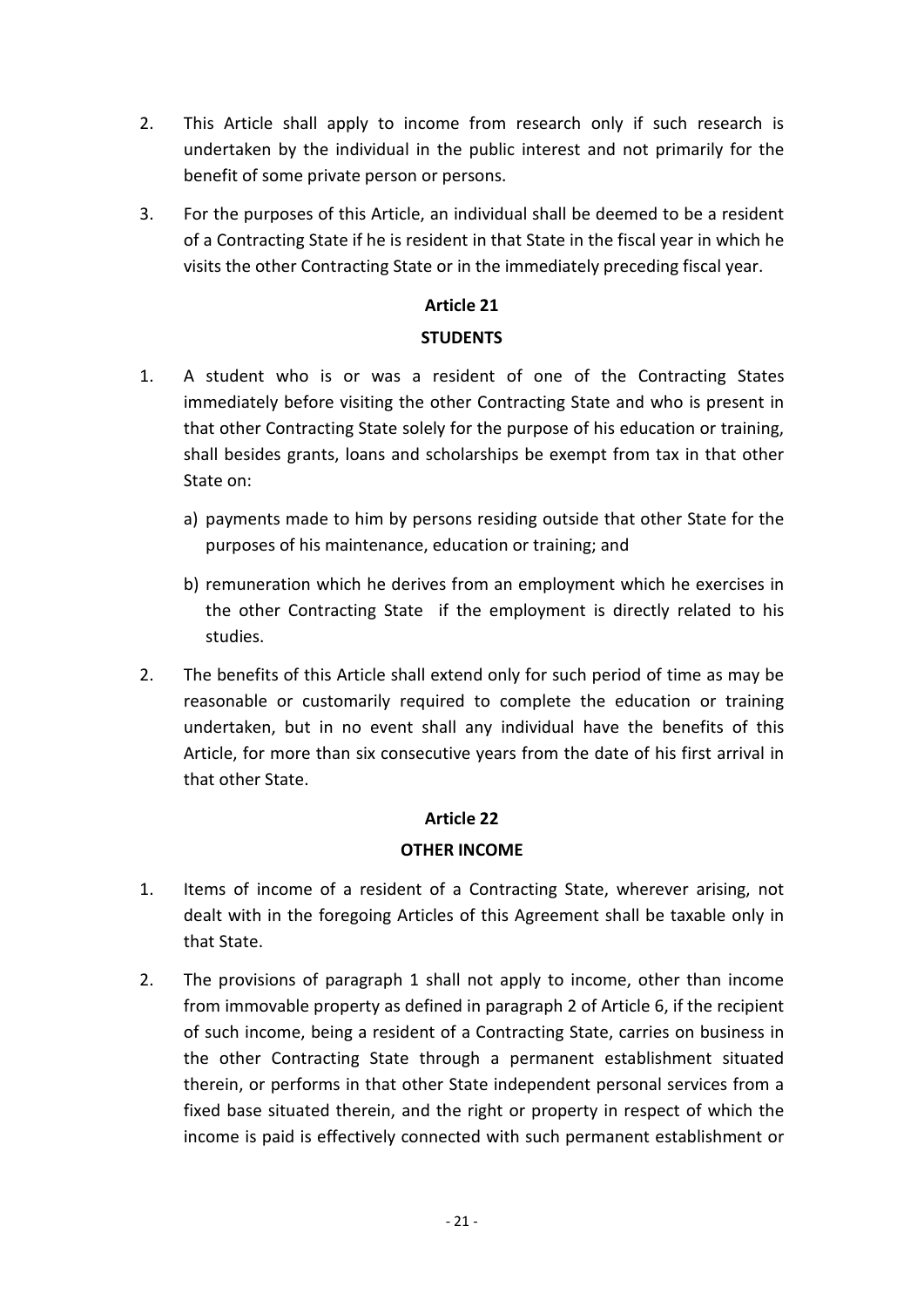fixed base. In such case the provisions of Article 7 or Article 14, as the case may be, shall apply.

3. Notwithstanding the provisions of paragraph 1 and 2, items of income of a resident of a Contracting State not dealt with in the foregoing articles of this Agreement and arising in the other Contracting State may be taxed in that other State.

## **Article 23 CAPITAL**

- 1. Capital represented by immovable property referred to in Article 6, owned by a resident of a Contracting State and situated in the other Contracting State, may be taxed in that other State.
- 2. Capital represented by movable property forming part of the business property of a permanent establishment which an enterprise of a Contracting State has in the other Contracting State or by movable property pertaining to a fixed base available to a resident of a Contracting State in the other Contracting State for the purpose of performing independent personal services, may be taxed in that other State.
- 3. Capital represented by ships and aircraft operated in international traffic by an enterprise of a Contracting State, and by movable property pertaining to the operation of such ships and aircraft, shall be taxable only in that State.
- 4. All other elements of capital of a resident of a Contracting State shall be taxable only in that State.

## **Article 24**

## **METHODS FOR ELIMINATION OF DOUBLE TAXATION**

- 1. In India double taxation shall be eliminated as follows:
	- a) Where a resident of India derives income or owns capital which, in accordance with the provisions of this Agreement, may be taxed in Luxembourg, India shall allow as a deduction from the tax on the income or capital of that resident, an amount equal to the tax paid in Luxembourg.

Such deduction shall not, however, exceed that portion of the tax as computed before the deduction is given, which is attributable, as the case may be, to the income or capital which may be taxed in Luxembourg.

b) Where in accordance with any provision of the Agreement income derived or capital owned by a resident of India is exempt from tax in India, India may nevertheless, in calculating the amount of tax on the remaining income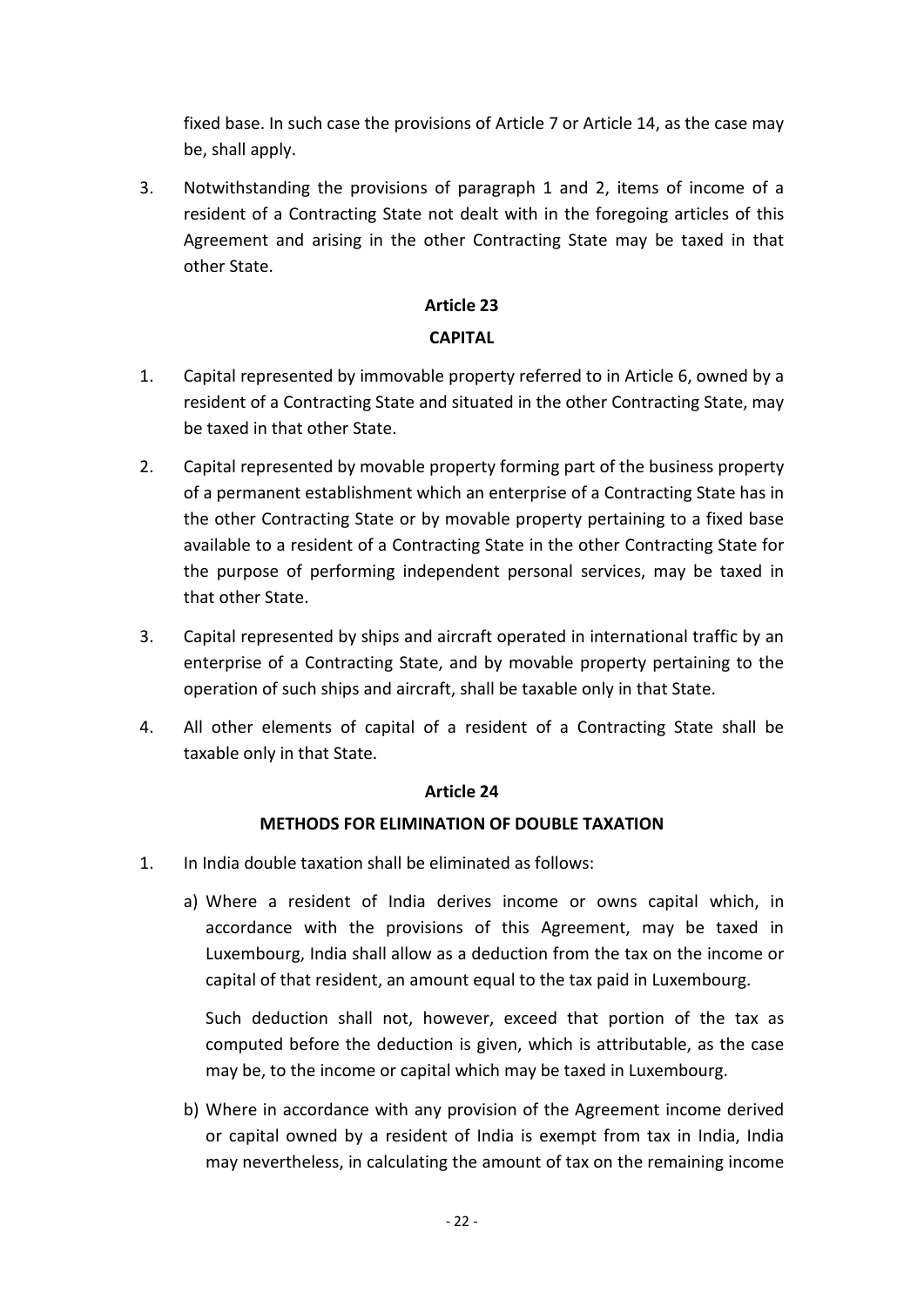or capital of such resident, take into account the exempted income or capital.

- 2. Subject to the provisions of the law of Luxembourg regarding the elimination of double taxation which shall not affect the general principle hereof, double taxation shall be eliminated as follows:
	- a) Where a resident of Luxembourg derives income or owns capital which, in accordance with the provisions of this Agreement, may be taxed in India, Luxembourg shall, subject to the provisions of sub-paragraphs b) and c), exempt such income or capital from tax, but may, in order to calculate the amount of tax on the remaining income or capital of the resident, apply the same rates of tax as if the income or capital had not been exempted.
	- b) Where a resident of Luxembourg derives income which, in accordance with the provisions of Articles 10, 11, 12 and 17 may be taxed in India, Luxembourg shall allow as a deduction from the income tax on individuals or from the corporation tax of that resident an amount equal to the tax paid in India. Such deduction shall not, however, exceed that part of the tax, as computed before the deduction is given, which is attributable to such items of income derived from India.
	- c) The provisions of sub-paragraph a) shall not apply to income derived or capital owned by a resident of Luxembourg where India applies the provisions of this Agreement to exempt such income or capital from tax or applies the provisions of paragraph 2 of Articles 10, 11 or 12 to such income.

#### **Article 25**

## **NON DISCRIMINATION**

- 1. Nationals of a Contracting State shall not be subjected in the other Contracting State to any taxation or any requirement connected therewith, which is other or more burdensome than the taxation and connected requirements to which nationals of that other State in the same circumstances, in particular with respect to residence, are or may be subjected. This provision shall, notwithstanding the provisions of Article 1, also apply to persons who are not residents of one or both of the Contracting States.
- 2. The taxation on a permanent establishment which an enterprise of a Contracting State has in the other Contracting State shall not be less favorably levied in that other State than the taxation levied on enterprises of that other State carrying on the same activities. This provision shall not be construed as obliging a Contracting State to grant to residents of the other Contracting State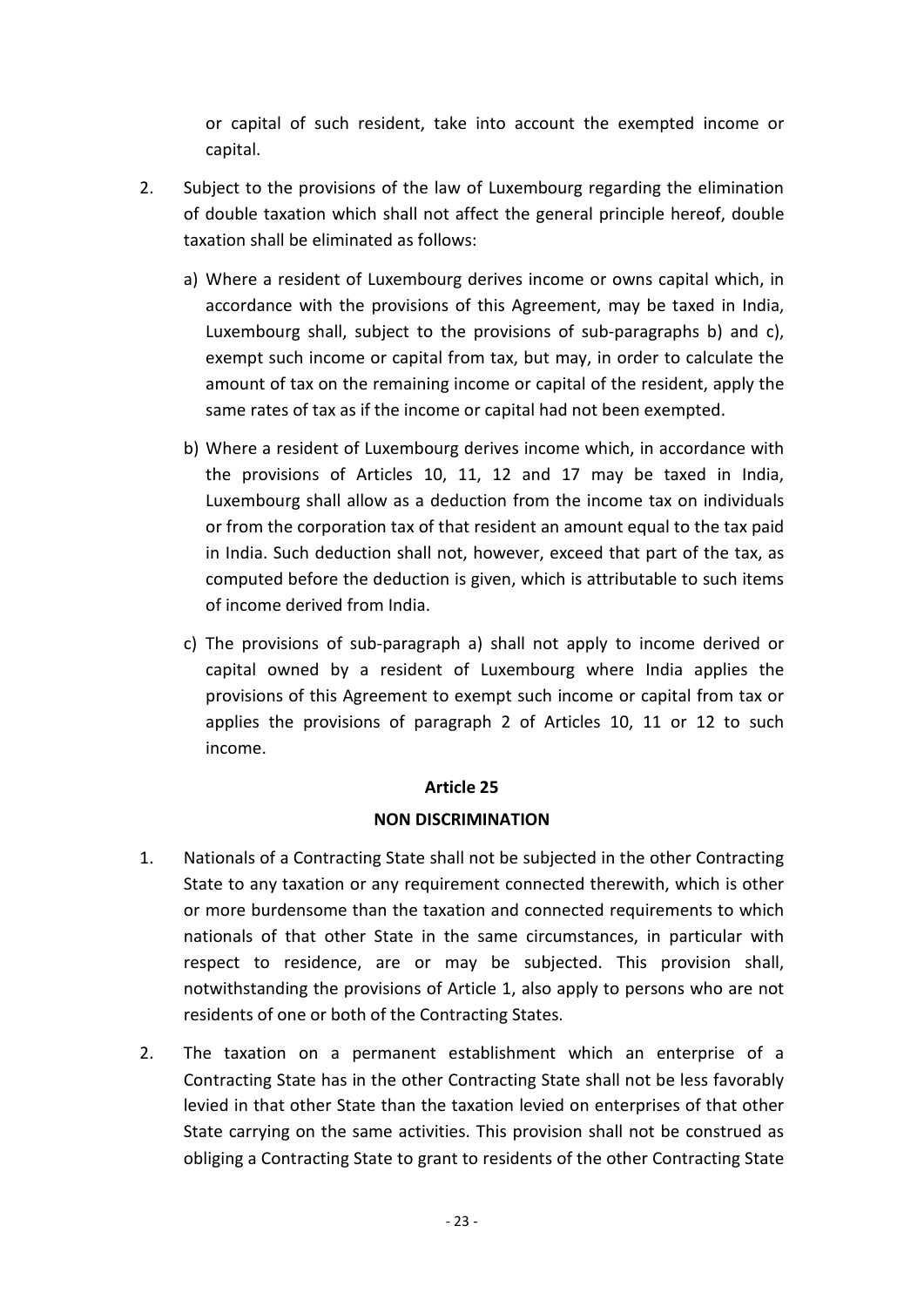any personal allowances, reliefs and reductions for taxation purposes on account of civil status or family responsibilities which it grants to its own residents. This provision shall not be construed as preventing a Contracting State from charging the profits of a permanent establishment which a company of the other Contracting State has in the first-mentioned State at a rate of tax which is higher than that imposed on the profits of a similar company of the first-mentioned Contracting State, nor as being in conflict with the provisions of paragraph 3 of Article 7.

- 3. Except where the provisions of paragraph 1 of Article 9, paragraph 7 of Article 11, or paragraph 6 of Article 12, apply, interest, royalties and other disbursements paid by an enterprise of a Contracting State to a resident of the other Contracting State shall, for the purpose of determining the taxable profits of such enterprise, be deductible under the same conditions as if they had been paid to a resident of the first-mentioned State. Similarly, any debts of an enterprise of a Contracting State to a resident of the other Contracting State shall, for the purpose of determining the taxable capital of such enterprise, be deductible under the same conditions as if they had been contracted to a resident of the first-mentioned State.
- 4. Enterprises of a Contracting State, the capital of which is wholly or partly owned or controlled, directly or indirectly, by one or more residents of the other Contracting State, shall not be subjected in the first-mentioned State to any taxation or any requirement connected therewith which is other or more burdensome than the taxation and connected requirements to which other similar enterprises of the first-mentioned State are or may be subjected.

#### **Article 26**

#### **MUTUAL AGREEMENT PROCEDURE**

- 1. Where a person considers that the actions of one or both of the Contracting States result or will result for him in taxation not in accordance with the provisions of this Agreement, he may, irrespective of the remedies provided by the domestic law of those States, present his case to the competent authority of the Contracting State of which he is a resident or, if his case comes under paragraph 1 of Article 25, to that of the Contracting State of which he is a national. The case must be presented within three years from the first notification of the action resulting in taxation not in accordance with the provisions of the Agreement.
- 2. The competent authority shall endeavour, if the objection appears to it to be justified and if it is not itself able to arrive at a satisfactory solution, to resolve the case by mutual agreement with the competent authority of the other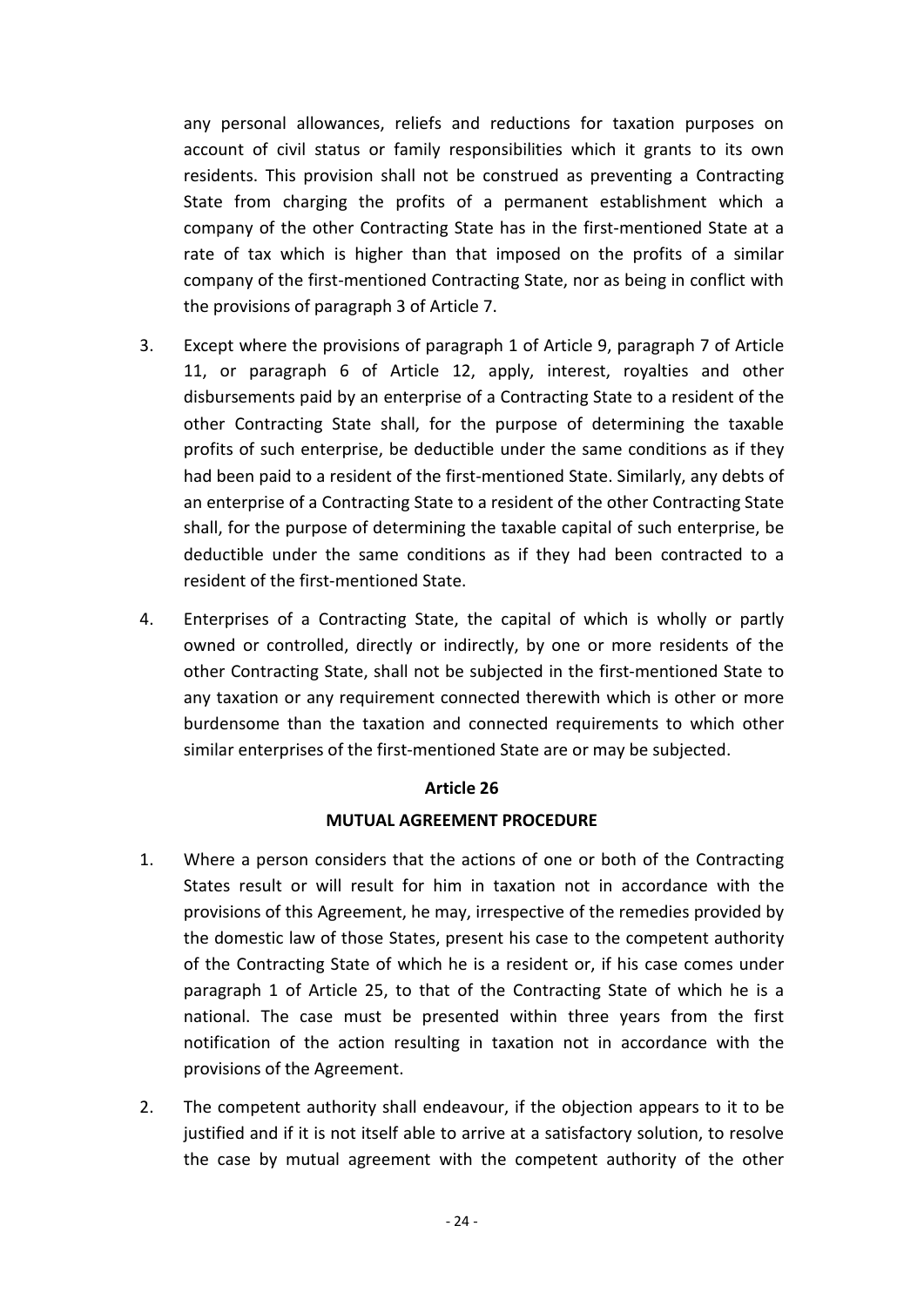Contracting State, with a view to the avoidance of taxation which is not in accordance with the Agreement. Any agreement reached shall be implemented notwithstanding any time limits in the domestic law of the Contracting States.

- 3. The competent authorities of the Contracting States shall endeavour to resolve by mutual agreement any difficulties or doubts arising as to the interpretation or application of the Agreement. They may also consult together for the elimination of double taxation in cases not provided for in the Agreement.
- 4. The competent authorities of the Contracting States may communicate with each other directly, including through a joint commission consisting of themselves or their representatives, for the purpose of reaching an agreement in the sense of the preceding paragraphs.

#### **Article 27**

#### **EXCHANGE OF INFORMATION**

- 1. The competent authorities of the Contracting States shall exchange such information (including documents or certified copies of the documents) as is necessary for carrying out the provisions of this Agreement or of the domestic laws concerning taxes of every kind and description imposed on behalf of the Contracting States, or of their political subdivisions or local authorities insofar as the taxation thereunder is not contrary to the Agreement. The exchange of information is not restricted by Article 1. Any information received by a Contracting State shall be treated as secret in the same manner as information obtained under the domestic laws of that State and shall be disclosed only to persons or authorities (including courts and administrative bodies) concerned with the assessment or collection of, the enforcement or prosecution in respect of, or the determination of appeals in relation to the taxes referred to in the first sentence. Such persons or authorities shall use the information only for such purposes. They may disclose the information in public court proceedings or in judicial decisions.
- 2. In no case shall the provisions of paragraph 1 be construed so as to impose on a Contracting State the obligation:
	- a) to carry out administrative measures at variance with the laws and administrative practice of that or of the other Contracting State;
	- b) to supply information (including documents or certified copies of the documents) which is not obtainable under the laws or in the normal course of the administration of that or of the other Contracting State;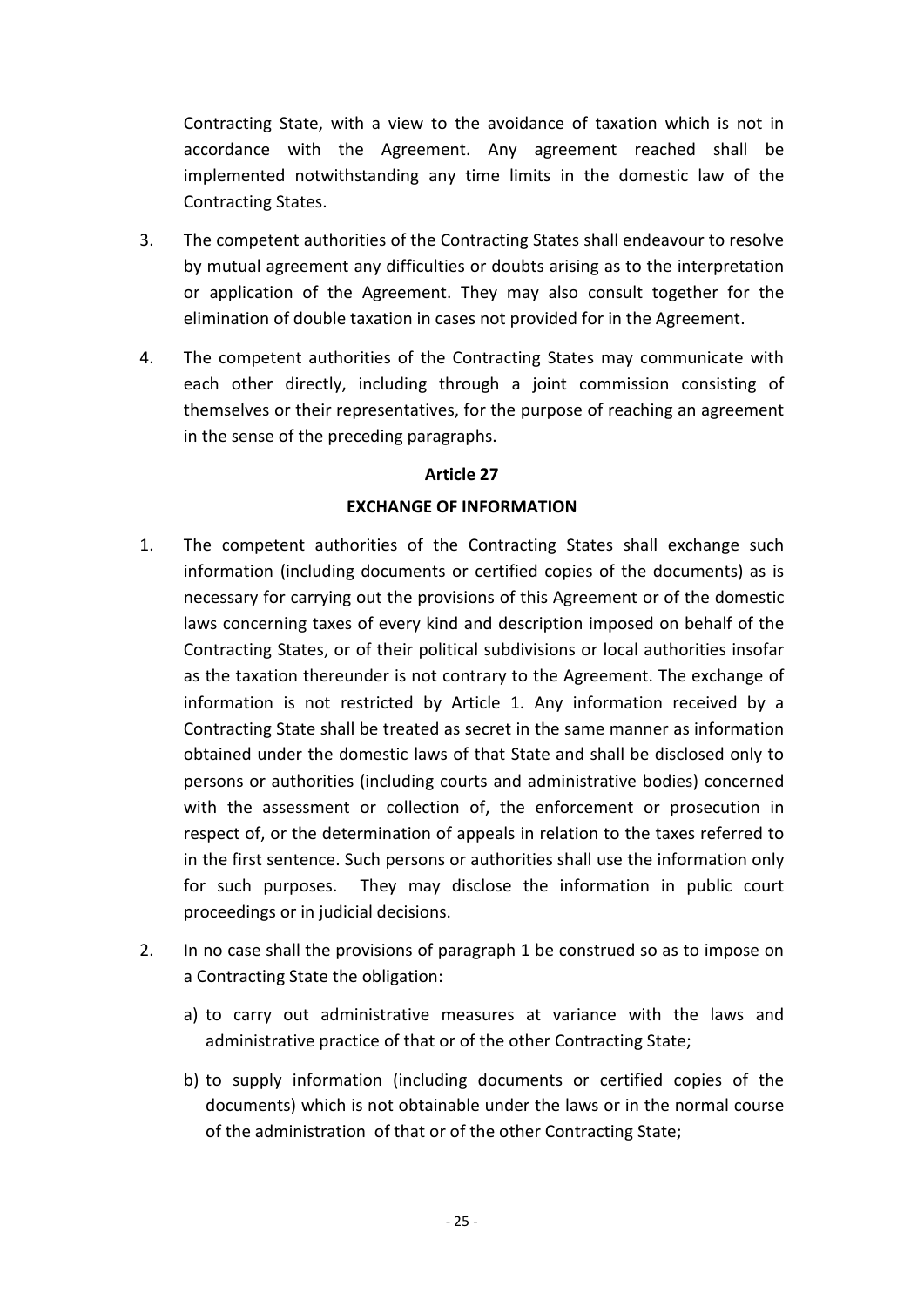- c) to supply information which would disclose any trade, business, industrial, commercial or professional secret or trade process, or information, the disclosure of which would be contrary to public policy (ordre public).
- 3. If information is requested by a Contracting State in accordance with this Article, the other Contracting State shall use its information gathering measures to obtain the requested information, even though that other State may not need such information for its own tax purposes. The obligation contained in the preceding sentence is subject to the limitations of paragraph 2 but in no case shall such limitations be construed to permit a Contracting State to decline to supply information solely because it has no domestic interest in such information.

#### **ASSISTANCE IN THE COLLECTION OF TAXES**

- 1. The Contracting States shall lend assistance to each other in the collection of revenue claims. This assistance is not restricted by Article 1. The competent authorities of the Contracting States may by mutual agreement settle the mode of application of this Article.
- 2. The term "revenue claim" as used in this Article means an amount owed in respect of taxes of every kind and description imposed on behalf of the Contracting States, or of their political subdivisions or local authorities, insofar as the taxation thereunder is not contrary to this Agreement or any other instrument to which the Contracting States are parties, as well as interest, administrative penalties and costs of collection or conservancy related to such amount.
- 3. When a revenue claim of a Contracting State is enforceable under the laws of that State and is owed by a person who, at that time, cannot, under the laws of that State, prevent its collection, that revenue claim shall, at the request of the competent authority of that State, be accepted for purposes of collection by the competent authority of the other Contracting State. That revenue claim shall be collected by that other State in accordance with the provisions of its laws applicable to the enforcement and collection of its own taxes as if the revenue claim were a revenue claim of that other State.
- 4. When a revenue claim of a Contracting State is a claim in respect of which that State may, under its law, take measures of conservancy with a view to ensure its collection, that revenue claim shall, at the request of the competent authority of that State, be accepted for purposes of taking measures of conservancy by the competent authority of the other Contracting State. That other State shall take measures of conservancy in respect of that revenue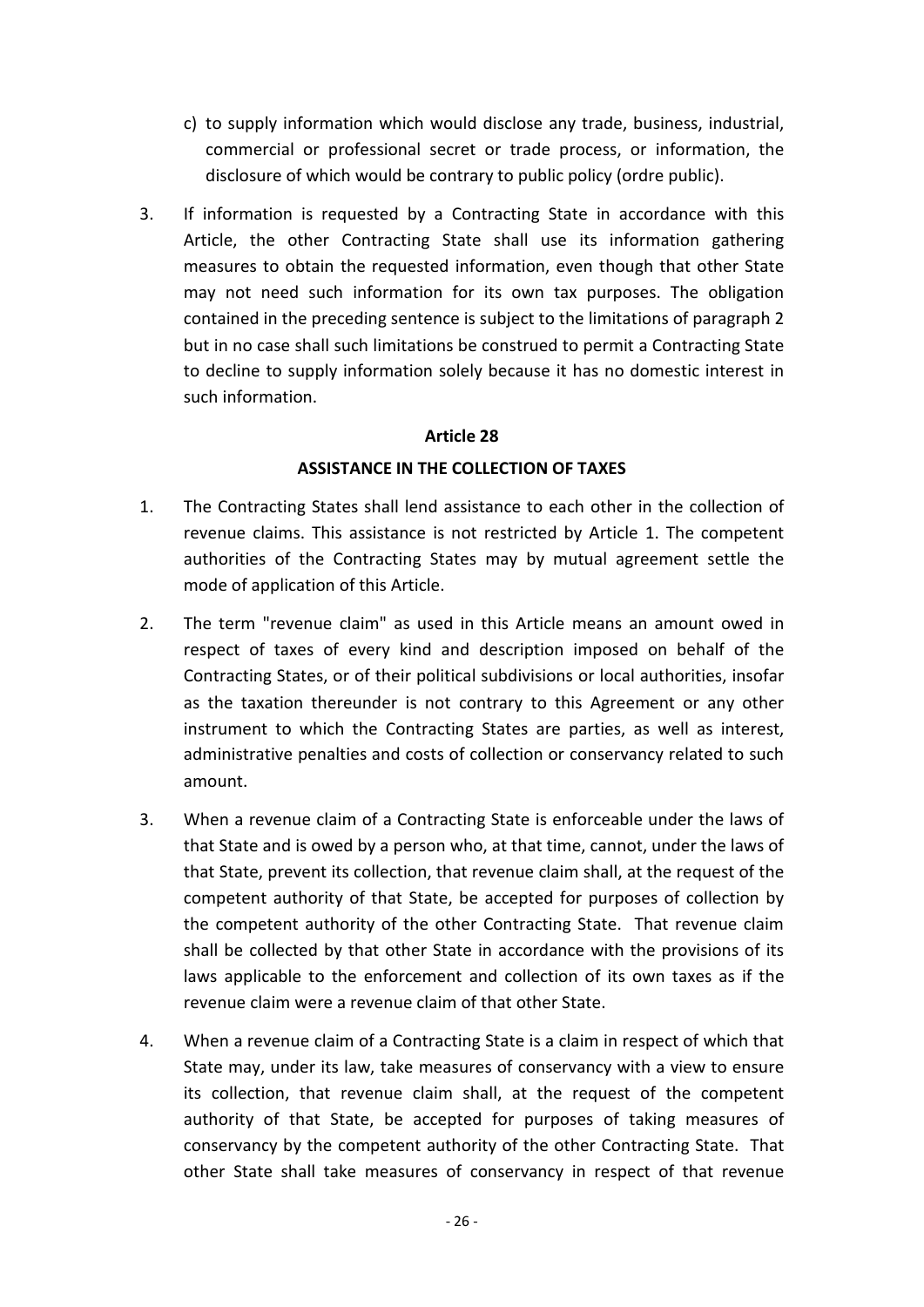claim in accordance with the provisions of its laws as if the revenue claim were a revenue claim of that other State even if, at the time when such measures are applied, the revenue claim is not enforceable in the first-mentioned State or is owed by a person who has a right to prevent its collection.

- 5. Notwithstanding the provisions of paragraphs 3 and 4, a revenue claim accepted by a Contracting State for purposes of paragraph 3 or 4 shall not, in that State, be subject to the time limits or accorded any priority applicable to a revenue claim under the laws of that State by reason of its nature as such. In addition, a revenue claim accepted by a Contracting State for the purposes of paragraph 3 or 4 shall not, in that State, have any priority applicable to that revenue claim under the laws of the other Contracting State.
- 6. Proceedings with respect to the existence, validity or the amount of a revenue claim of a Contracting State shall only be brought before the courts or administrative bodies of that State. Nothing in this Article shall be construed as creating or providing any right to such proceedings before any court or administrative body of the other Contracting State.
- 7. Where, at any time after a request has been made by a Contracting State under paragraph 3 or 4 and before the other Contracting State has collected and remitted the relevant revenue claim to the first-mentioned State, the relevant revenue claim ceases to be
	- a) in the case of a request under paragraph 3, a revenue claim of the firstmentioned State that is enforceable under the laws of that State and is owed by a person who, at that time, cannot, under the laws of that State, prevent its collection, or
	- b) in the case of a request under paragraph 4, a revenue claim of the firstmentioned State in respect of which that State may, under its laws, take measures of conservancy with a view to ensure its collection

the competent authority of the first-mentioned State shall promptly notify the competent authority of the other State of that fact and, at the option of the other State, the first-mentioned State shall either suspend or withdraw its request.

- 8. In no case shall the provisions of this Article be construed so as to impose on a Contracting State the obligation:
	- a) to carry out administrative measures at variance with the laws and administrative practice of that or of the other Contracting State;
	- b) to carry out measures which would be contrary to public policy (ordre public);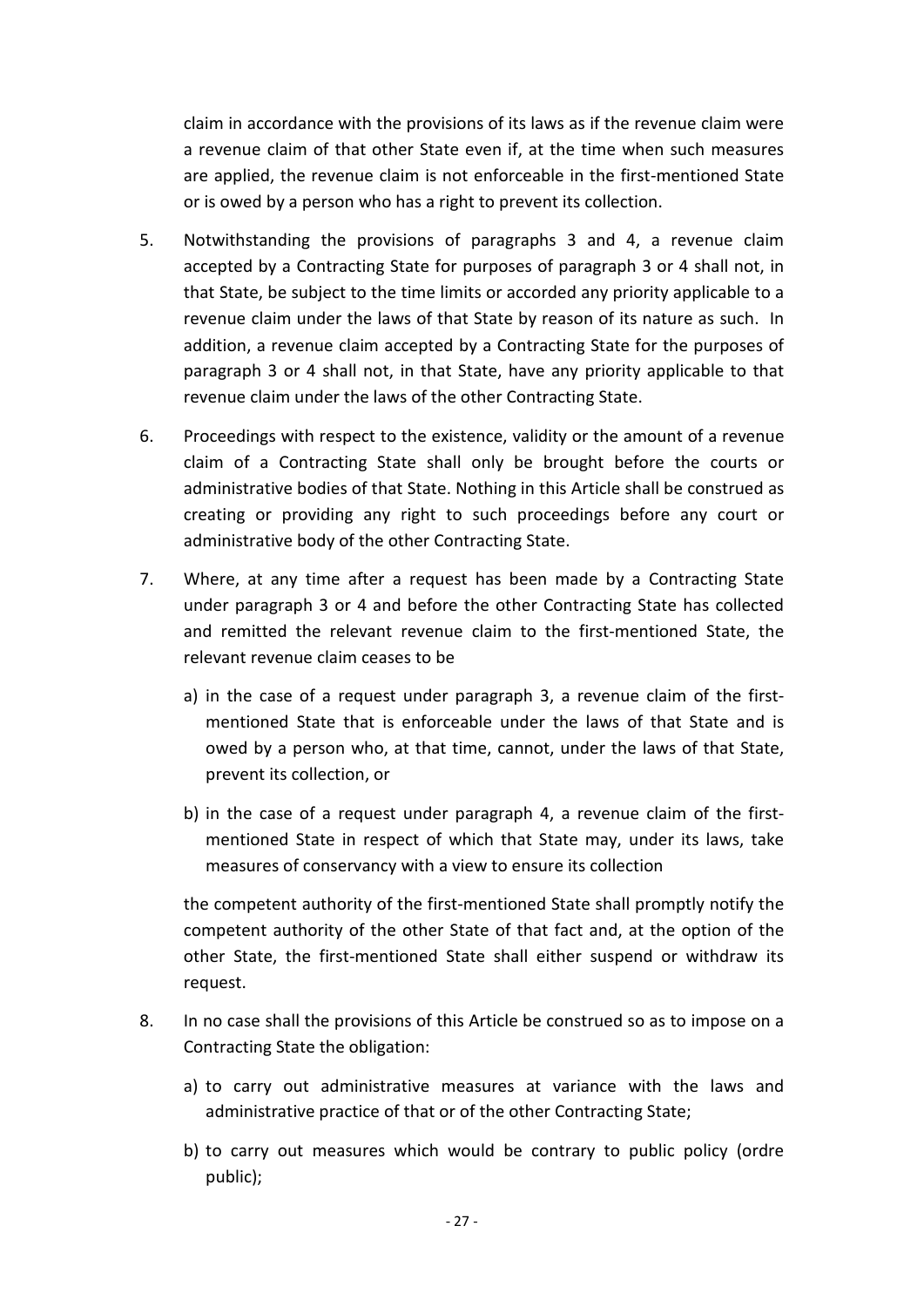- c) to provide assistance if the other Contracting State has not pursued all reasonable measures of collection or conservancy, as the case may be, available under its laws or administrative practice;
- d) to provide assistance in those cases where the administrative burden for that State is clearly disproportionate to the benefit to be derived by the other Contracting State.

#### **LIMITATION OF BENEFITS**

- 1. Nothing in this Agreement shall affect the application of the domestic provision to prevent tax evasion.
- 2. **[Replaced by paragraph 1 of Article 7 of the MLI]** [An enterprise of a Contracting State shall not be entitled to the benefits of this Agreement if the main purpose or one of the main purposes of the creation of such enterprise was to obtain the benefits under this Agreement that would not otherwise be available.
- 3. The case of legal entities not having bonafide business activities shall be covered by the provisions of this Article.]

*The following paragraph 1 of Article 7 of the MLI replaces paragraph 2 and paragraph 3 of Article 29 of this Agreement:*

## *ARTICLE 7 OF THE MLI – PREVENTION OF TREATY ABUSE*

(*Principal purposes test provision)*

Notwithstanding any provisions of [*the Agreement*], a benefit under [*the Agreement*] shall not be granted in respect of an item of income or capital if it is reasonable to conclude, having regard to all relevant facts and circumstances, that obtaining that benefit was one of the principal purposes of any arrangement or transaction that resulted directly or indirectly in that benefit, unless it is established that granting that benefit in these circumstances would be in accordance with the object and purpose of the relevant provisions of [*the Agreement*].

## **Article 30**

## **EXCLUSION OF CERTAIN COMPANIES**

This Agreement shall not apply to holding companies as defined in the special Luxembourg laws, (currently the Act (loi) of 31 July 1929 and the Decree (arrêté grand-ducal) of December 17, 1938) or any other similar provision enacted in Luxembourg after the signature of the Agreement, or other companies that enjoy a similar special fiscal treatment by virtue of the laws of Luxembourg. It shall not apply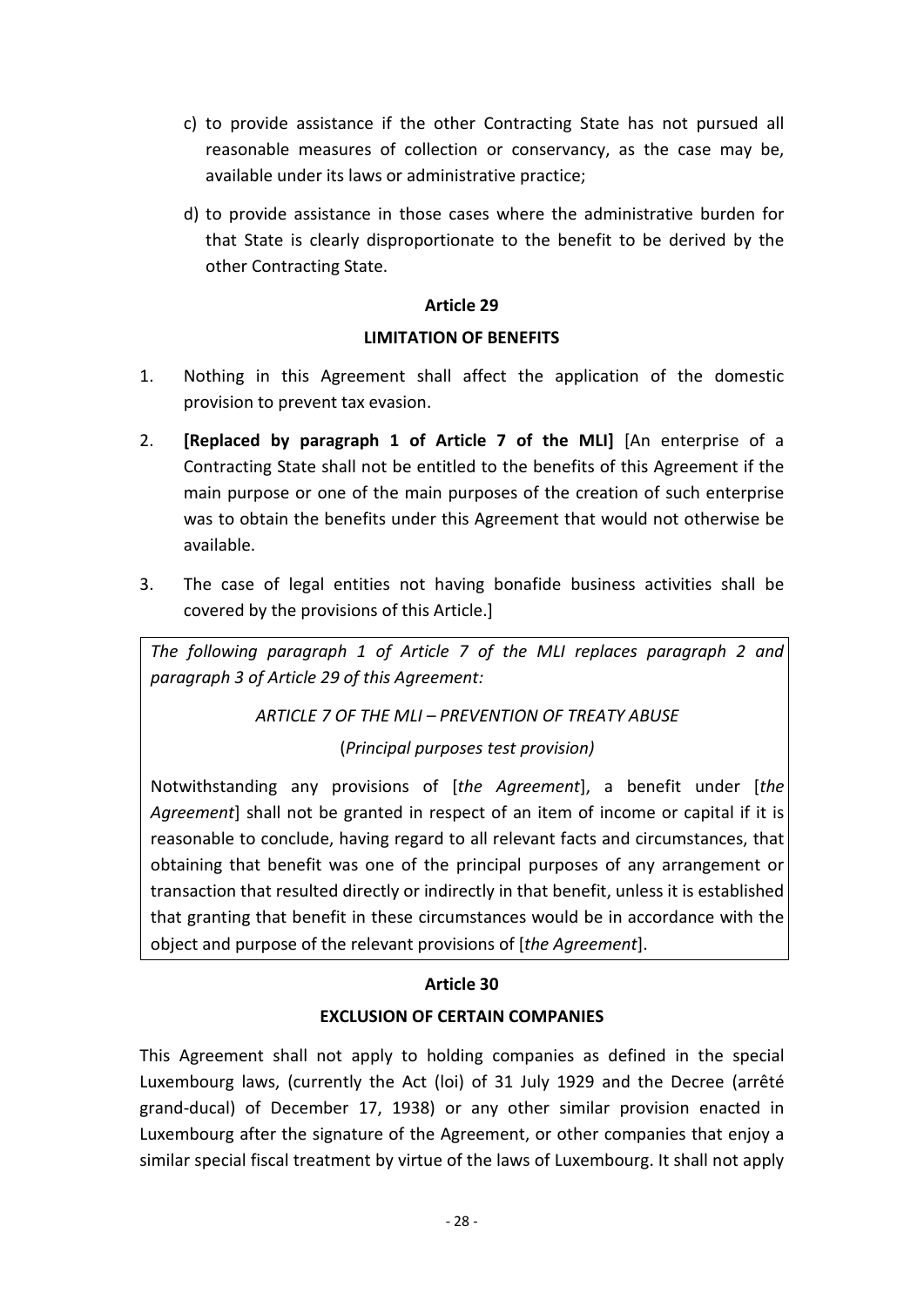either to income derived by a resident of India from such companies or to shares or other rights in the capital of such companies owned by such person.

## **Article 31**

## **MEMBERS OF DIPLOMATIC MISSIONS AND CONSULAR POSTS**

Nothing in this Agreement shall affect the fiscal privileges of members of diplomatic missions or consular posts under the general rules of international law or under the provisions of special agreements.

## **Article 32**

## **ENTRY INTO FORCE**

- 1. The Contracting States shall notify each other in writing, through diplomatic channels, of the completion of the procedures required by the respective laws for the entry into force of this Agreement.
- 2. This Agreement shall enter into force on the date of the later of the notifications referred to in paragraph 1 of this Article.
- 3. The provisions of this Agreement shall have effect:

(a)In India:

- i) in respect of taxes withheld at source, to income derived on or after 1 April of the calendar year next following the year in which the Agreement enters into force;
- ii) in respect of other taxes on income, and taxes on capital, to taxes chargeable for any taxable year beginning on or after 1 April of the calendar year next following the year in which the Agreement enters into force; and

(b)In Luxembourg:

- i) in respect of taxes withheld at source, to income derived on or after 1 January of the calendar year next following the year in which the Agreement enters into force;
- ii) in respect of other taxes on income, and taxes on capital, to taxes chargeable for any taxable year beginning on or after 1 January of the calendar year next following the year in which the Agreement enters into force.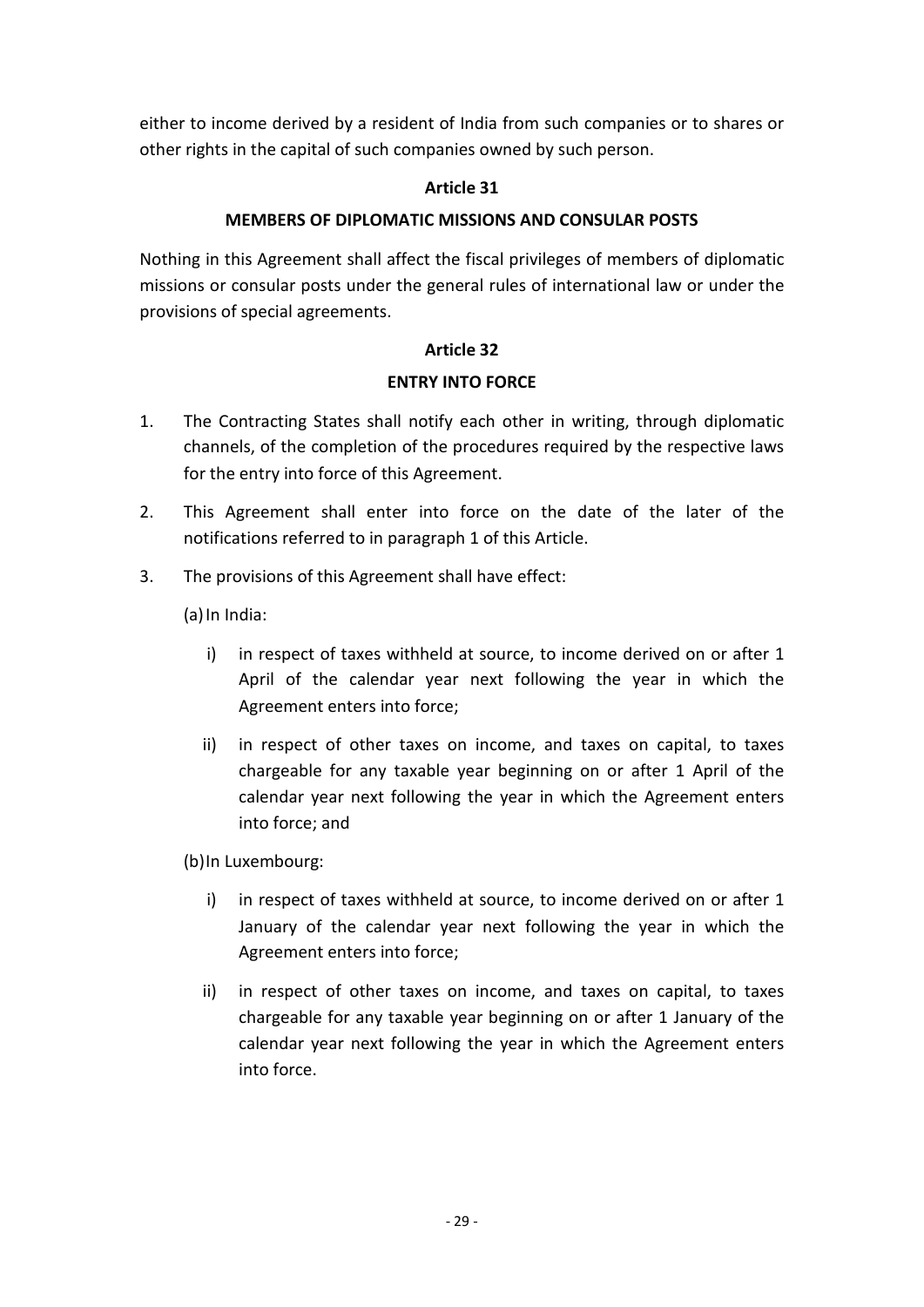#### **TERMINATION**

This Agreement shall remain in force indefinitely until terminated by a Contracting State. Either Contracting State may terminate the Agreement, through diplomatic channels, by giving notice of termination at least six months before the end of any calendar year beginning after the expiration of five years from the date of entry into force of the Agreement. In such event, the Agreement shall cease to have effect:

- (a) In India:
	- i) in respect of taxes withheld at source, to income derived on or after 1 April of the calendar year next following the year in which the notice is given;
	- ii) in respect of other taxes on income, and taxes on capital, to taxes chargeable for any taxable year beginning on or after 1 April of the calendar year next following the year in which the notice is given;
- (b) In Luxembourg:
	- i) in respect of taxes withheld at source, to income derived on or after 1 January of the calendar year next following the year in which the notice is given;
	- ii) in respect of other taxes on income, and taxes on capital, to taxes chargeable for any taxable year beginning on or after 1 January of the calendar year next following the year in which the notice is given.